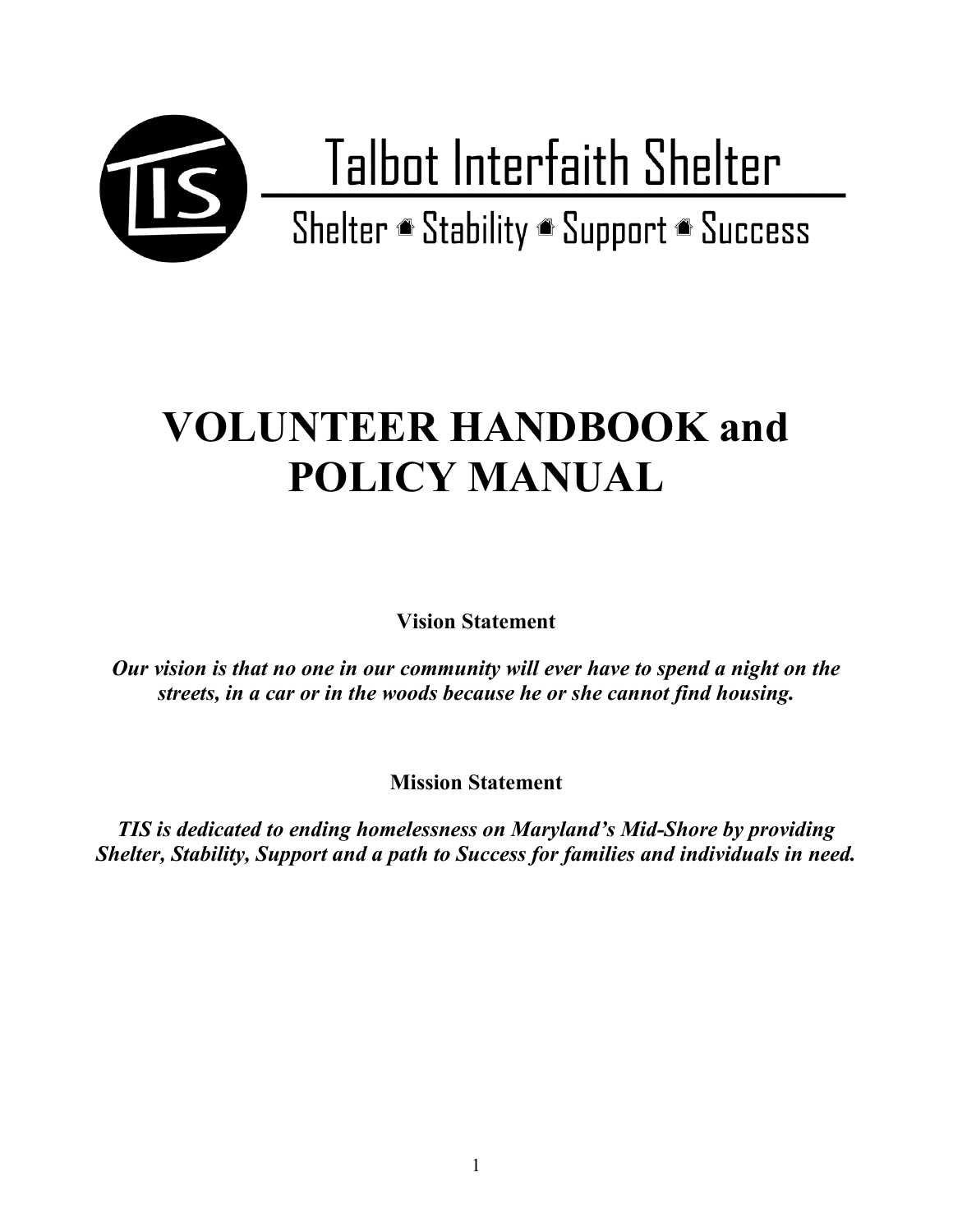# **TABLE OF CONTENTS**

| Principles and Operation                                                                                                                 | $3 - 4$   |
|------------------------------------------------------------------------------------------------------------------------------------------|-----------|
| Talbot Interfaith Shelter Policies                                                                                                       | 5         |
| <b>Guest Policies</b>                                                                                                                    | $5 - 7$   |
| Volunteer Code of Conduct                                                                                                                | 8         |
| Coordinator/Supervisor Training Program                                                                                                  | 8         |
| Talbot Interfaith Shelter Operational Guidelines                                                                                         | $9 - 10$  |
| <b>Important Safety and Security Info.</b>                                                                                               | 11        |
| Physical and Emotional Health Guidelines                                                                                                 | 12        |
| <b>Host Site Supplies and Shelter Equipment</b>                                                                                          | 13        |
| <b>Sexual Harassment Policy Example 2014</b>                                                                                             | $14-15$   |
| Important Telephone Numbers Manuscripture and Manuscripture and Manuscripture and Manuscripture and Manuscripture                        | 16        |
| Job Descriptions<br><u> 1980 - Jan Stein Stein Stein Stein Stein Stein Stein Stein Stein Stein Stein Stein Stein Stein Stein Stein S</u> | 17-19     |
| <b>Evacuation Procedures</b><br><u> 1980 - Jan Stein Stein, Amerikaansk politiker († 1908)</u>                                           | 20        |
| Volunteer Training<br>Volunteer Training                                                                                                 | 20        |
| <b>Volunteer Registration Form</b>                                                                                                       | 21        |
| <b>Background Check Authorization Form</b>                                                                                               | $22 - 23$ |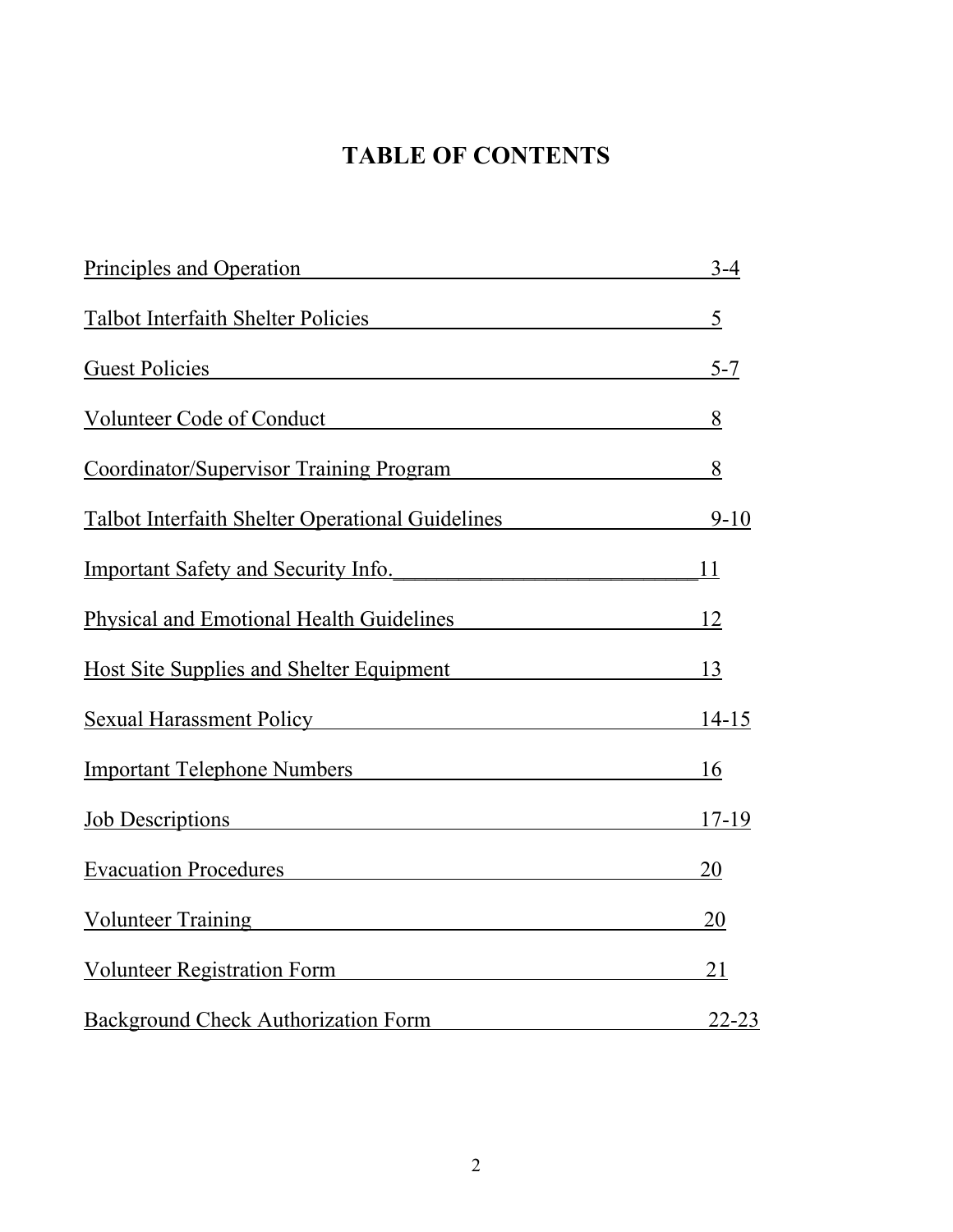# **THE PRINCIPLES THAT GUIDE US**

- TIS is an interfaith organization sponsored and operated cooperatively by different religious faith groups and other groups who respect the individuality, confidentiality, and privacy of guests. Each member of the community is invited to volunteer in this effort.
- TIS believes that all men, women, and children have an inherent right to adequate housing that is safe and secure.
- TIS is open to individuals of all races, genders, ethnic backgrounds, nationalities, sexual orientations, gender identifications and religions.
- TIS provides a safe and secure environment that is smoke, alcohol, and drug free. Guests are accepted on the basis of their ability to meet these standards, and the ability of the Shelter to meet their needs with the Shelter's resources.
- TIS establishes policies and procedures that create an appropriate environment for both guests and volunteers.
- TIS is committed to working cooperatively with other private and public agencies to facilitate guests' access to appropriate services for help in resolving their hopelessness

# **OPERATION OF TALBOT INTERFAITH SHELTER**

The Talbot Interfaith Shelter (TIS) is a shelter program serving homeless individuals from Talbot County and surrounding areas. It is operated by staff and volunteers from local faith-based communities and other concerned citizens 365 days a year. There are 31 volunteer teams that provide morning supervision, the evening meal and evening supervision one day per month, and another group of volunteers who staff Easton's Promise during the day. TIS is open at Easton's Promise, 107 Goldsborough Street, daily.

A volunteer Board of Directors oversees the operation of Talbot Interfaith Shelter, ensuring adequate funding for the S4 Program. TIS is affiliated with many community service organizations, some of which are: The Neighborhood Service Center, The Housing Commission of Talbot, Talbot County Health Department, Talbot County Department of Social Services, For All Seasons, Mid-Shore Mental Health Systems, Inc, the Hunger Coalition, Talbot Healthy Families, the YMCA of the Chesapeake, Crossroads Community, local law enforcement agencies, Veterans Services and other community organizations. Copies of the Bylaws of Talbot Interfaith Shelter are available by contacting the Executive director, Julie Lowe at julielowe@talbotinterfaithshelter.org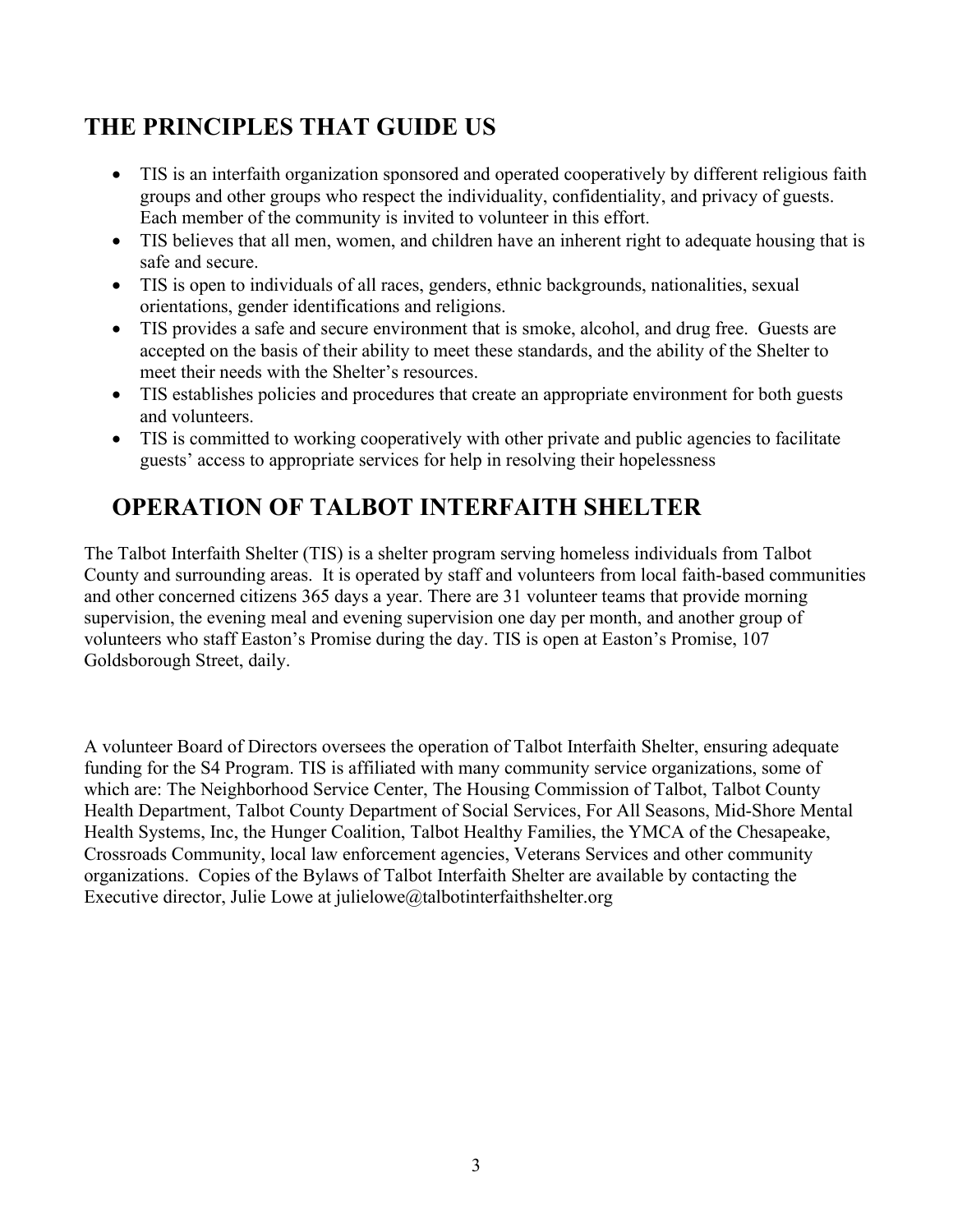

# Talbot Interfaith Shelter Board 2019 – 2020

Chair – Peter Woicke Vice-Chair – Julia McCalmon Secretary – Harvey Zendt Treasurer – Bill Browning

Board Directors:

Nancy Sajda Ross Benincasa Sandra Hack Lesley Israel Ann Davis Tom Arnold Charlene DeShields Stein Olavsrud Rick VanEmburgh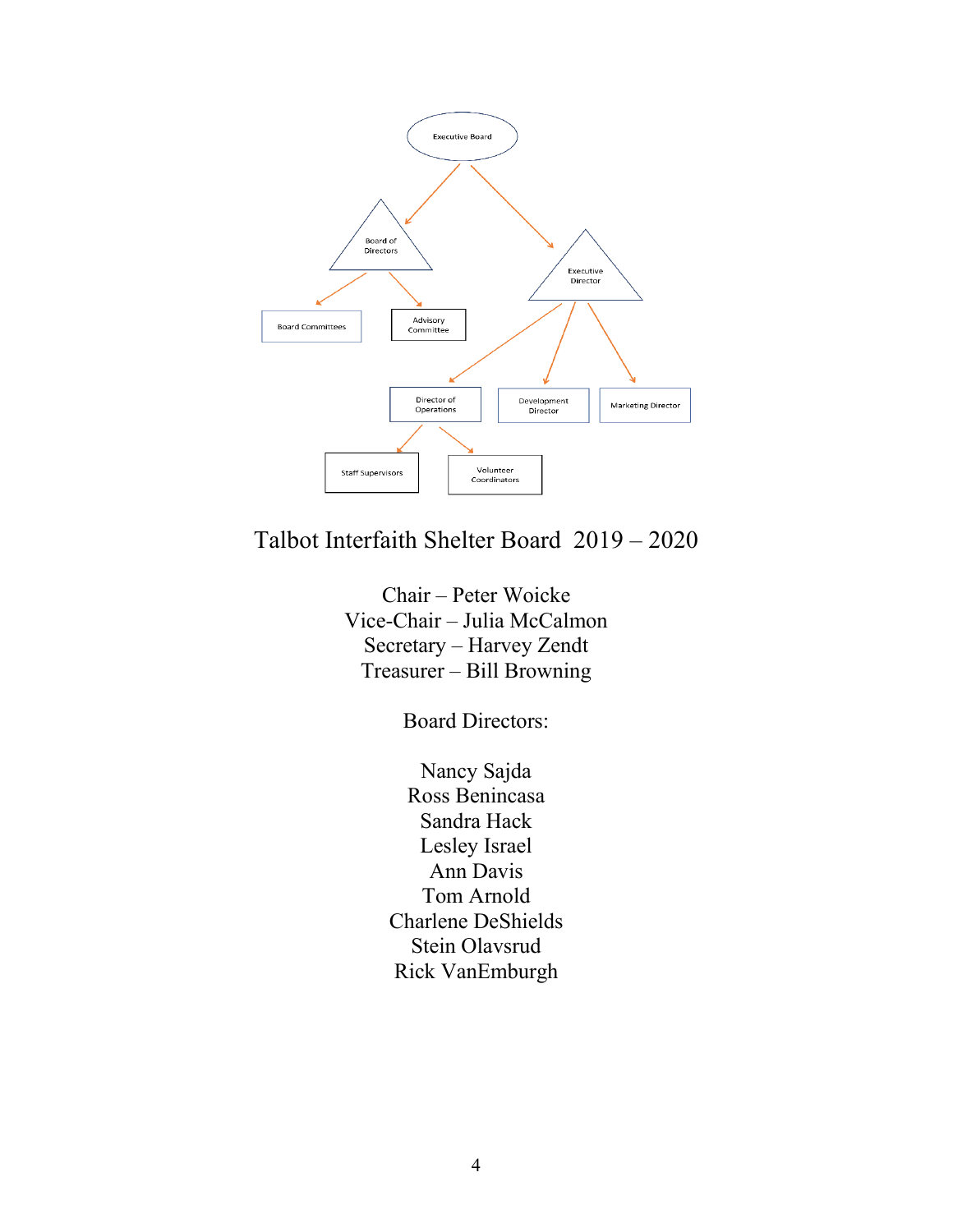### Executive Director Julie Lowe Director of Operations Frances Doran Marketing and Development Director Jayme Dingler

# TALBOT INTERFAITH SHELTER POLICIES

# **SHELTER POLICIES**

### **The objective of TIS policies is to create an environment that is safe, secure, and fair for our guests and potential guests.**

- All volunteers, paid staff, participating congregations, and guests must accept our guiding principles, policies, and regulations, and consent to a background check.
- TIS has a policy that does not place a limit on the length or frequency of stays in the shelter for qualified guests.
- TIS is not a mental health and/or addiction treatment/recovery operation. We are not currently able to shelter persons who have been recently released from substance abuse rehabilitation or inpatient mental health treatment programs. We require persons released from these programs to be in outpatient counseling for 6 months prior to possible admission to TIS.
- Qualified guests are accepted into TIS on a first come, first served basis. Whenever a guest voluntarily leaves the shelter, the vacated space will be given to the next person in line. No space is held open for the departing guest. If this guest returns to the shelter at a later date, he or she is considered a new applicant who must go through the intake process again.
- Only TIS guests, employees, volunteers and persons on official business are permitted in TIS at Easton's Promise shelter
- Supervisory volunteers must be 18 years of age or older.
- Children may accompany their parents or guardians on their volunteer shift. Groups of children are limited to six children. They must be supervised at all times by an adult.
- Background checks must be conducted every three years on all employees of TIS, Volunteer Team Coordinators and Evening Supervisors.
- All staff and volunteers are required to receive training/orientation concerning sexual harassment. Sexual harassment by any guest, employee or volunteer directed in any form toward a guest, employee, or volunteer is strictly forbidden. TIS has a Sexual Harassment Investigation Guide to use if any complaints are made. (See page 14)
- An Evacuation Plan for 107 Goldsborough Street will be posted in each bedroom and in the front hall.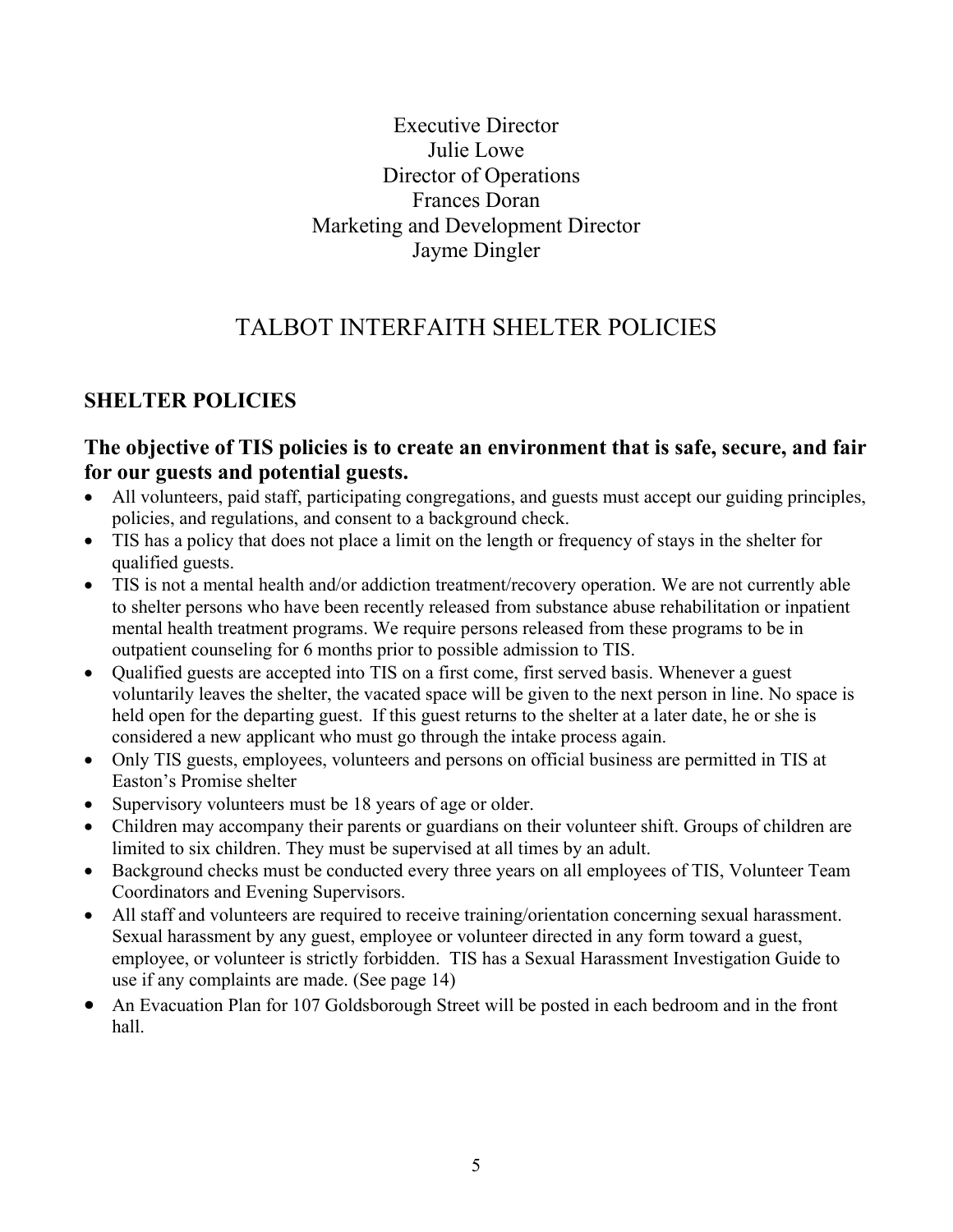### **GUEST POLICIES**

#### **Guests' Responsibilities:**

- Submit to a background check prior to interview
- Be interviewed in person by Director of Operations and Executive Director
- Sign a *Disclaimer of Any Liability for TIS Staff and Volunteers*
- Sign a *Waiver for Medications/Valuables.*
- Complete a *Health Information Record*.
- Complete a Release of Information form, and agree to be entered into the HMIS System.
- Agree to comply with the house rules of TIS and sign the Guest agreement.
- Attend classes as required by the Director of Operations.
- Guests must sign in and out in the appropriate book each time they come and go.

#### **Drugs and Alcohol:**

- Guests may not enter under the influence of alcohol or non-prescription drugs, or with either in their possession. A Breathalyzer test and instant urine drug screen may be administered at initial check-in. Additionally, random alcohol Breathalyzer tests and drug tests may also be administered.
- If a guest is determined to be under the influence of or in the possession of alcohol or drugs, the guest will be required to gather his/her possessions and leave the shelter immediately.
- Guests must undergo random drug tests and Breathalyzer tests when deemed necessary by shelter supervisors. Collection of all samples must be observed by a Supervisor.
- Any guest with a substance abuse history needs to be clean for at least 6 months and to be in a program, whether it is a medically assisted clinic or AA / NA, and to attend TIS' 'Staying Quit' classes.
- TIS encourages attendance at AA / NA meetings and substance abuse counseling.

#### **Background Check:**

• All guests will be checked against the National Sex Offender Registry and the Maryland Judiciary Case Search prior to admission. If a potential guest has lived outside of Maryland, a National Case Search will be performed. No guest will be allowed to stay who has pending charges, who has been convicted of any sex offense, who has an open arrest warrant, any violent crime convictions, or who has been released from prison within the last 6 months or who is serving a portion of their prison term under house supervision.

#### **Smoking:**

There is a designated smoking area in the rear of the property. This is the only place that smoking is allowed.

#### **Weapons:**

• No weapons of any kind will be permitted in the shelter. This includes toy guns.

#### **Telephones:**

- Cell phone use is not permitted during mealtimes or quiet times.
- Volunteers' telephones are not for guest use. No long-distance calls may be made on the house phone without prior authorization.

#### **Health:**

- Guests must report any illness to staff person on duty.
- Guests must report food allergies to staff person on duty.

#### **Children:**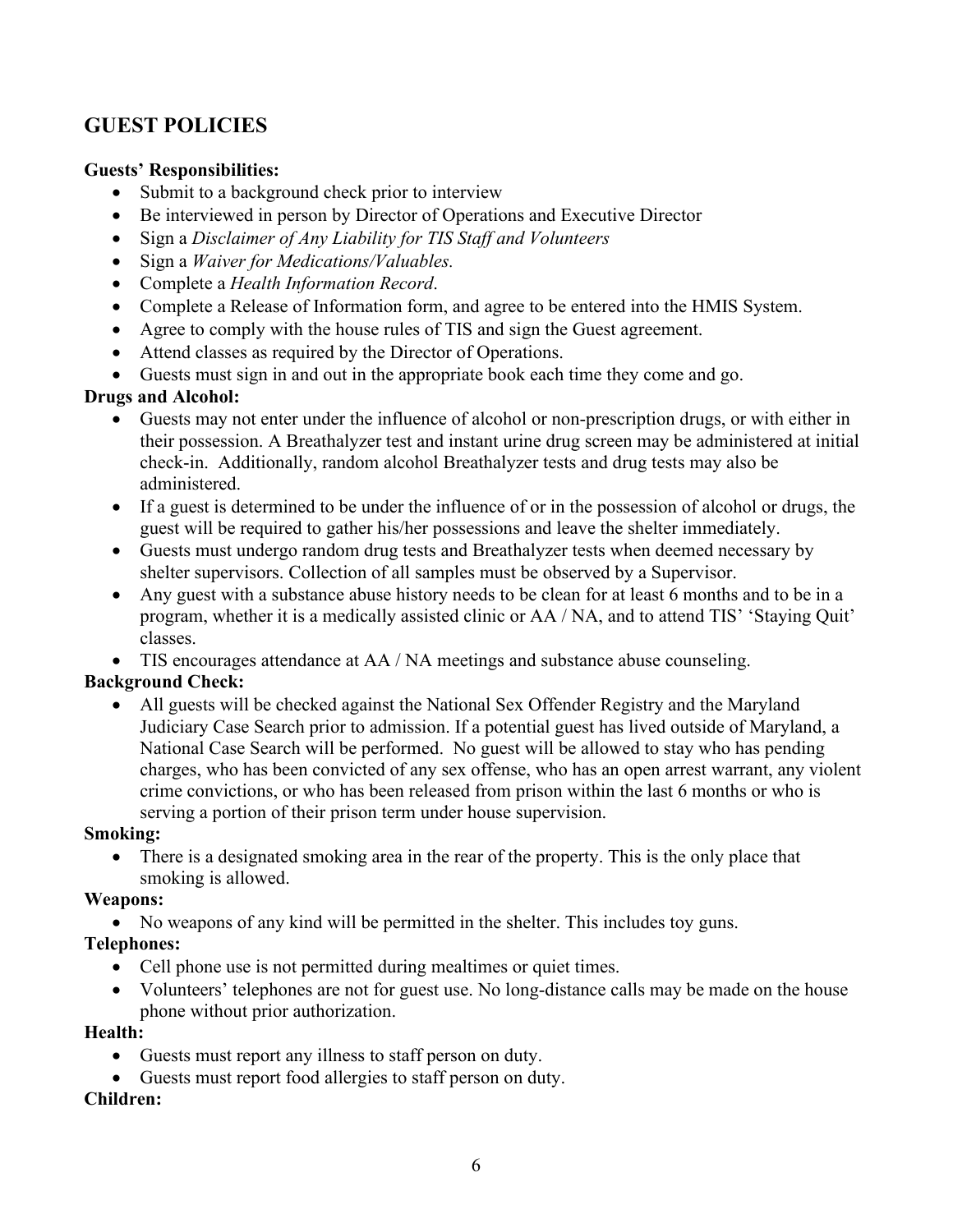- Children under the age of 18 are welcome if accompanied by a legally authorized caregiver or guardian. Parents under the age of 18 are welcome.
- All children ages birth to 17 years old must be supervised at all times by a parent or legal guardian. A volunteer, employee, or guest should never be alone with a child.

• TIS does not provide day care for children whose parents are occupied during the day.

#### **Behavior:**

- TIS reserves the right to deny admittance to any person whose behavior is deemed unsuitable.
- This is a group setting. Shelter guests are asked to be considerate of other guests and keep noise / music to reasonable levels.
- Guests must not use profane language.
- Guests must treat all others with respect and courtesy.
- Stealing is not permitted. Borrowing others' belongings without permission is considered stealing and will not be tolerated.
- Guests are not permitted to allow others into the shelter.
- Pets/animals are not allowed in the shelter.
- Conflicts must be reported to the Director of Operations immediately.

#### **Shelter Structure:**

- Guests must be in the shelter house by 5:15 pm, unless a documented work schedule precludes this. This must be cleared with management.
- Guests may not visit another guest's room.
- Guests with vehicles must park in the municipal lots following the posted rules of the lots on which they park. Guests are not permitted to return to cars after 5:30 pm.
- Lights-out time is 10:30 pm. There will be no loud talking/audible music/cell phone use after 10:30 pm.
- TV videos and programs must be appropriate (G-rated). If any material is found to be offensive, the program(s) will be terminated.

#### **Clean Areas:**

- Bathrooms are to be kept clean, neat, and orderly at all times. Guests will be asked to clean the bathroom regularly.
- Each guest is to maintain a clean, neat bunk area.
- All guests must participate in keeping common areas of the house clean and in other duties as assigned.
- Regular room inspections will be made; some unannounced.
- TIS staff may enter any room at any time deemed necessary.

#### **Belongings:**

- Each guest is responsible for his or her own belongings.
- All equipment, furniture and materials belong to TIS and are available for guest use only while they are in residence at Easton's Promise.
- Washer and dryer are available for guest use. Each guest or family will be assigned a weekly wash day.
- Storage onsite is limited to 2 bags / containers per person
- No staff person / volunteer is responsible for any guests' belongings.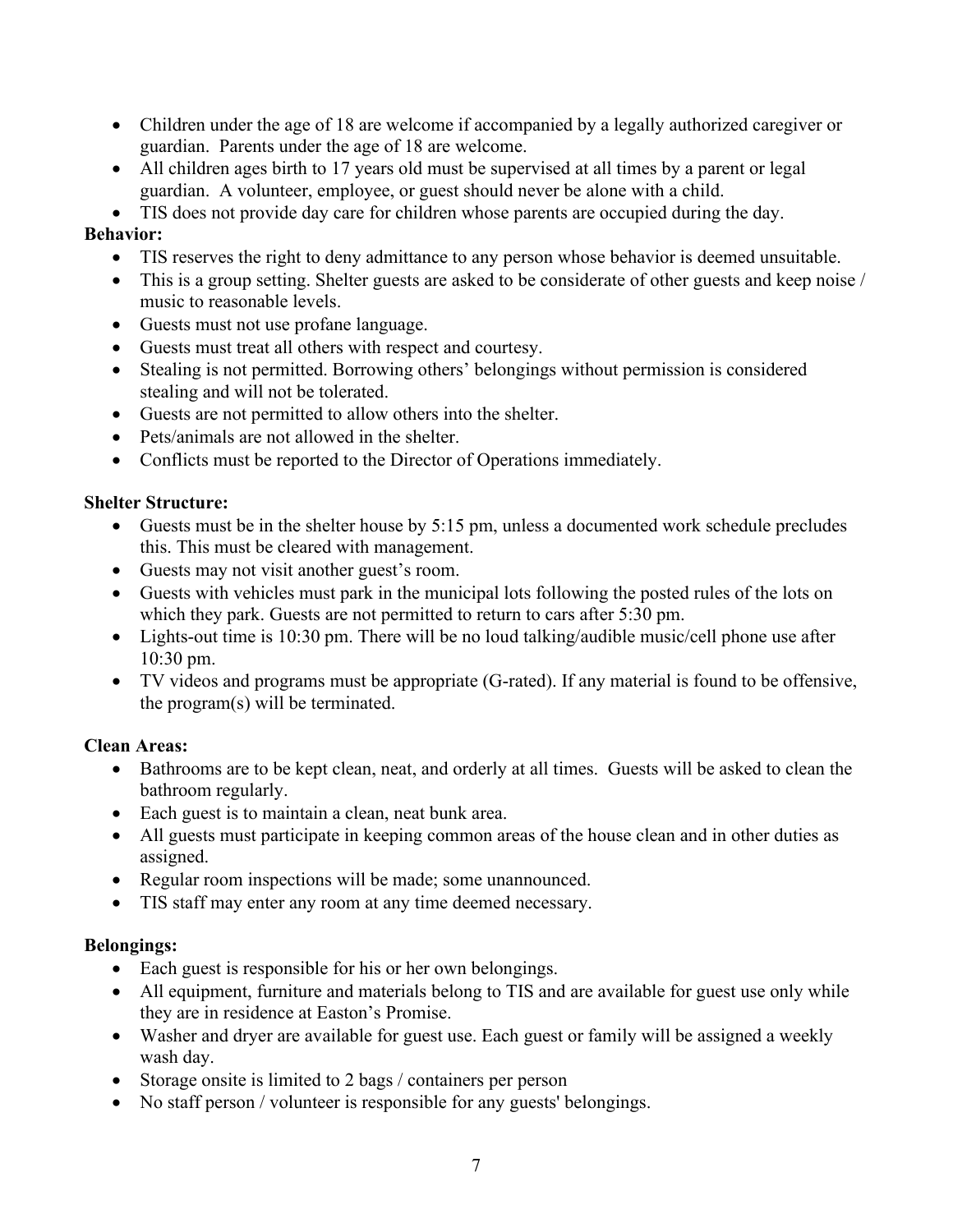- A lock box must be used to safely store prescriptions.
- All needles and syringes MUST be secured in a lock box.

#### **Violation of Rules:**

1st offense—verbal counseling, may be denied admittance for 1 night

2<sup>nd</sup> offense—verbal and written counseling, may be denied admittance for 2 nights

3<sup>rd</sup> offense—may be denied admittance altogether

Some minor offenses may warrant warnings first.

Some offenses may warrant immediate and permanent dismissal.

If rules are violated, guests will be asked to gather personal belongings and leave the shelter immediately. If necessary, police will be called to help handle the situation.

## **VOLUNTEER CODE OF CONDUCT (To be agreed to by all volunteers)**

- It's nice to hear your name, so it's good to learn the names of our guests.
- Personal questions can be tough to answer, so don't put guests in awkward positions by asking personal questions. If guests want to talk, give them the chance but don't pry.
- We all like to keep some things to ourselves. All information about guests is confidential! Don't discuss guests' situations with other people.
- Everyone can use a little privacy. Unless in an emergency, volunteers should not need to visit guests' bedrooms. If it becomes necessary, please knock first.
- Sometimes we need to spend time alone. Respect guests' needs for quiet times alone or with family.
- Volunteers are expected to respect the dignity of every human being...guest, staff and other volunteers alike. Confidentiality is paramount.
- We understand and care for our children; allow guests to do the same. Avoid contradicting guests' instructions to their children. Always ask parents' permission before giving things to children.
- Parents need a break. You may offer to tutor, play with, and plan activities for interested children while their parent(s) take a break. (Never be alone with a child! Ensure that another adult is present)
- Adult guests should be treated like adults.
- Be courteous and respectful to all shelter guests and other volunteers; maintain a cheerful and positive attitude.
- Proselytizing is not acceptable within our interfaith culture.

# **COORDINATOR/SUPERVISOR TRAINING PROGRAM**

Volunteer Team Coordinators will receive training pertinent to the house and property, guest rules, and volunteer expectations and job descriptions. Volunteers will receive appropriate training just prior to their dates of service and / or at bi-monthly orientations. (Contact Director of Operations, Fran Doran, for schedule 410-253-5414) This training will include a review of the Sexual Harassment Policy (page 14), and the emergency evacuation plan in case of fire or other disaster (posted in the house).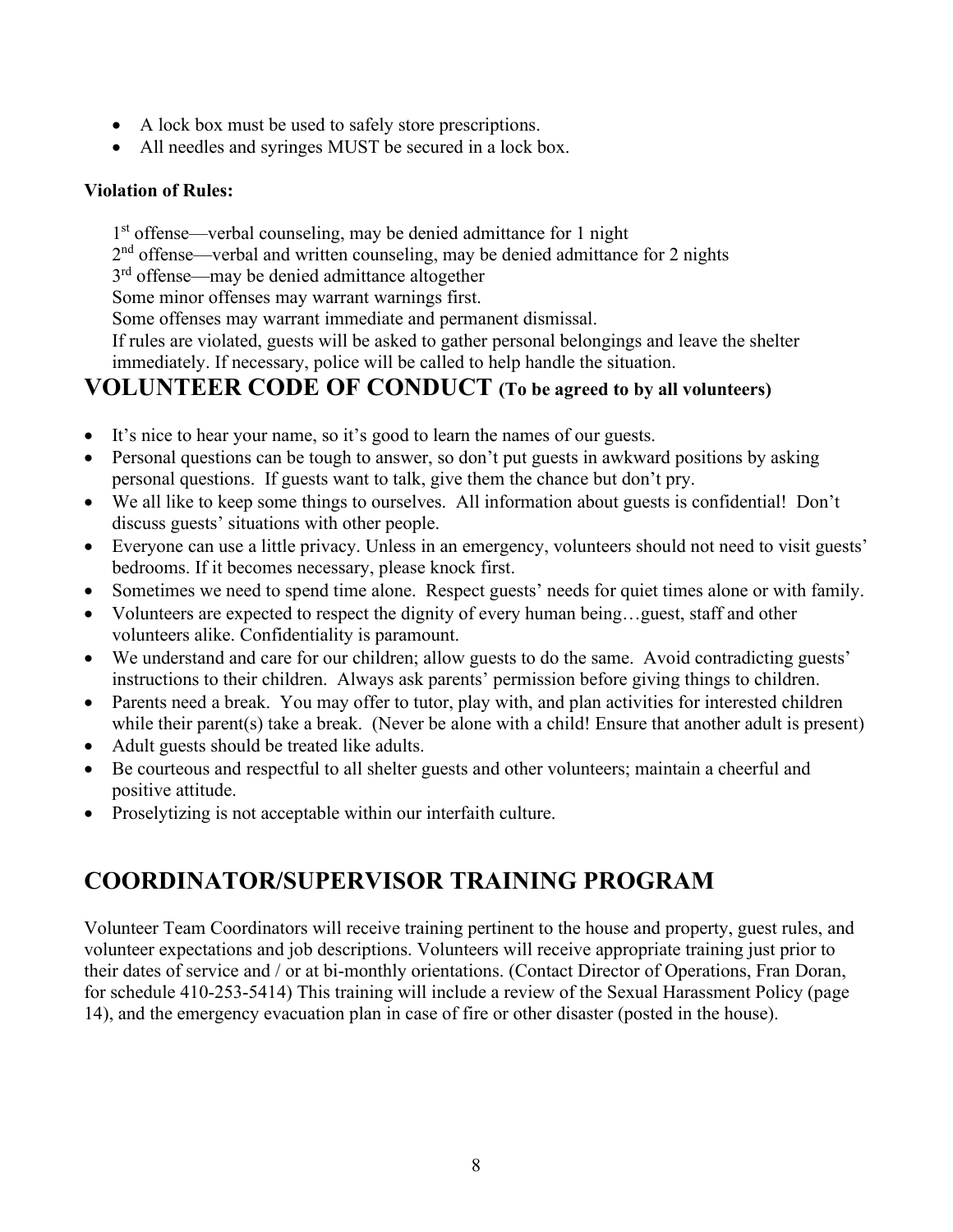# **TALBOT INTERFAITH SHELTER OPERATIONAL GUIDELINES**

The Shelter operates under the guidance of the Director of Operations employed by the TIS Board of Directors. The following guidelines identify tasks, personnel and timing for shelter operations. TIS employs Overnight Supervisors. Morning, Daytime and evening supervision are provided by volunteers.

### **INTAKE, CHECK IN AND ONSITE RESPONSIBILITES**

#### **DIRECTOR OF OPERATIONS**

#### **Duties involved with Intake**

- respond to all requests for admission and conduct a background check prior to interview
- interview potential guests, along with Executive Director
- review the House Rules with potential guests at interview
- complete all admissions documentation and make determination of eligibility

#### **Duties involved with Check in** of new guests

- review referral and make final approvals
- notify Volunteer Team Coordinator of changes in numbers and composition of house population
- complete on-site breathalyzer and drug test for new guests

#### **Other Duties**

- communicate with staff as the house population changes
- be available as the contact person for any onsite emergencies
- supervise the Overnight Supervisors
- ensure the house and property are kept in good condition
- manage payroll communications with Board Chair and bookkeeper

#### **VOLUNTEER TEAM COORDINATOR RESPONSIBILITIES (Staff or Volunteer Position)**

- secure and schedule volunteer Team Leaders who are responsible for providing volunteers for morning supervision (7-10 am), daytime supervision (10 am -1 pm and 1 - 4 pm, dinner preparation and delivery, and evening supervision (6:45-11 pm) one date per month
- communicate with Director of Operations about necessary volunteer training, the number of meals required, changes in schedule, need for supplies, and any questions that arise
- be available by phone and email to answer questions and to assist with any problems identified by evening or morning Supervisors, or in the event a volunteer does not report for their shift (in turn, advise Director of Operations as appropriate)
- secure replacement volunteers in the event the Team Leader is unable to fill a shift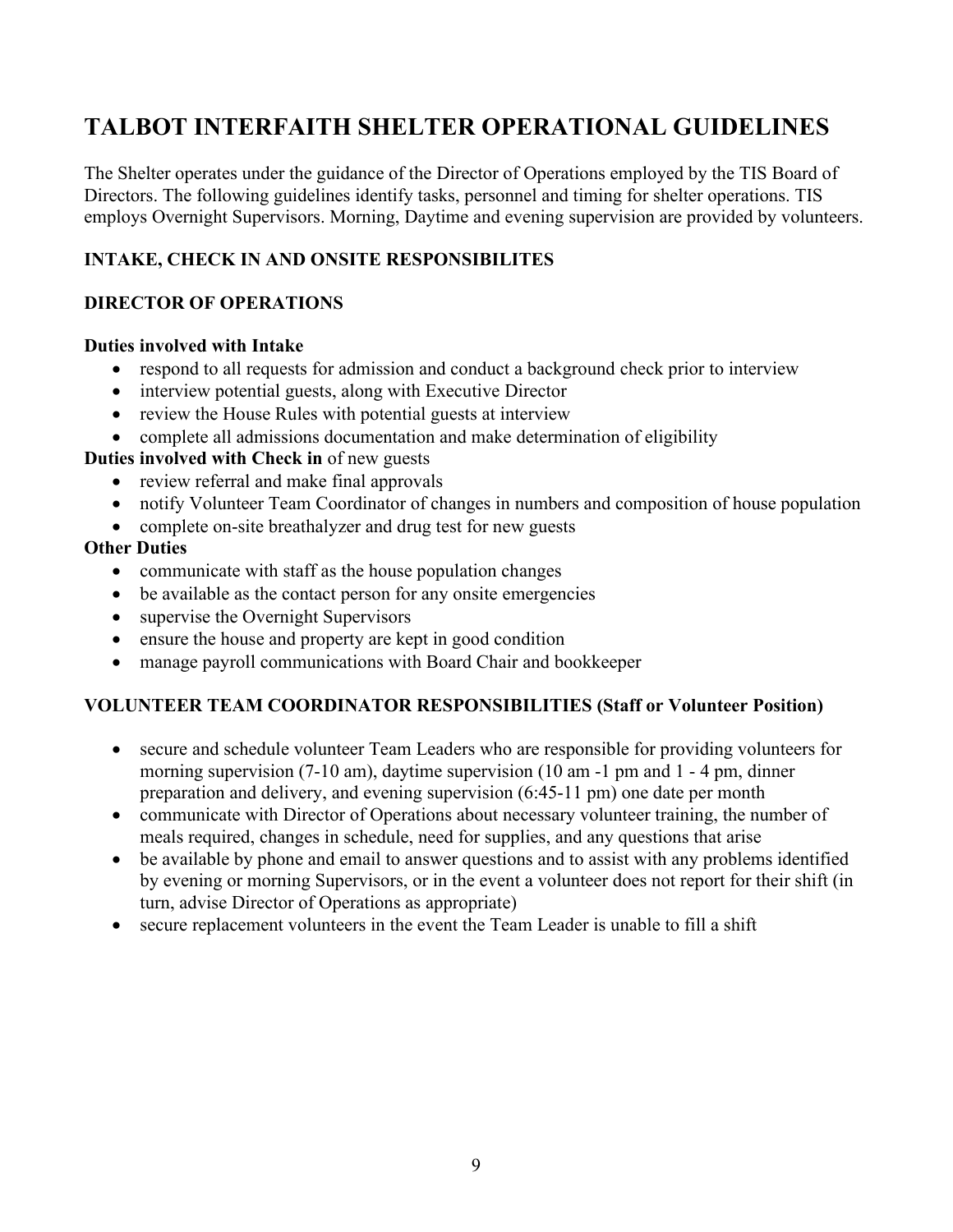# **ON SITE ACTIVITIES SCHEDULE**

#### **Morning Volunteer Supervisors 7:00 AM – 10 AM**

- must sign in upon arrival
- communicate with Overnight Supervisor about pertinent information
- be prepared to answer the door and receive donations and answer questions
- deny entry to any unscheduled visitors
- communicate with 1) Director of Operations or 2) Executive Director for any needed tasks, and any issues concerning guests, visitors, house

#### **Daytime Volunteers**

#### **10am-1 pm and 1-4pm**

- must sign in upon arrival
- communicate with outgoing volunteer on any pertinent updates
- be prepared to answer the door, receive donations and answer questions
- deny entry to any unscheduled visitors
- communicate with 1) Director of Operations or 2) Executive Director for any needed tasks, and any issues concerning guests, visitors, house

#### **Dinner Volunteers**

#### **5:15 PM**

- must sign in upon arrival
- prepare meal at home or at the shelter site, or purchase from a restaurant and deliver.
- ensure dinner is on the table by 5:30
- enjoy the evening meal with our guests, if desired
- guests will clean up. If there are volunteer dishes/utensils to be returned, please request they be cleaned first

#### **Evening Volunteer Supervisors**

#### **6:45 – 11 PM**

- must sign in upon arrival
- will be briefed by staff of the house population and any specific instructions upon arrival
- may participate in evening activities such as TV, games, reading, homework, puzzles, etc.
- ensure residents are in their rooms at 10:00; quiet time at 10:30
- DENY ENTRY / EXIT to anyone in the front or back door after 7pm. If someone comes requesting shelter, slide the business card of the Director of Operations (Fran Doran) through the mail slot in the front door and ask them to call Fran in the morning. If the person does not go away, call 911 and then call Fran at 410-253-5414 to alert her of this action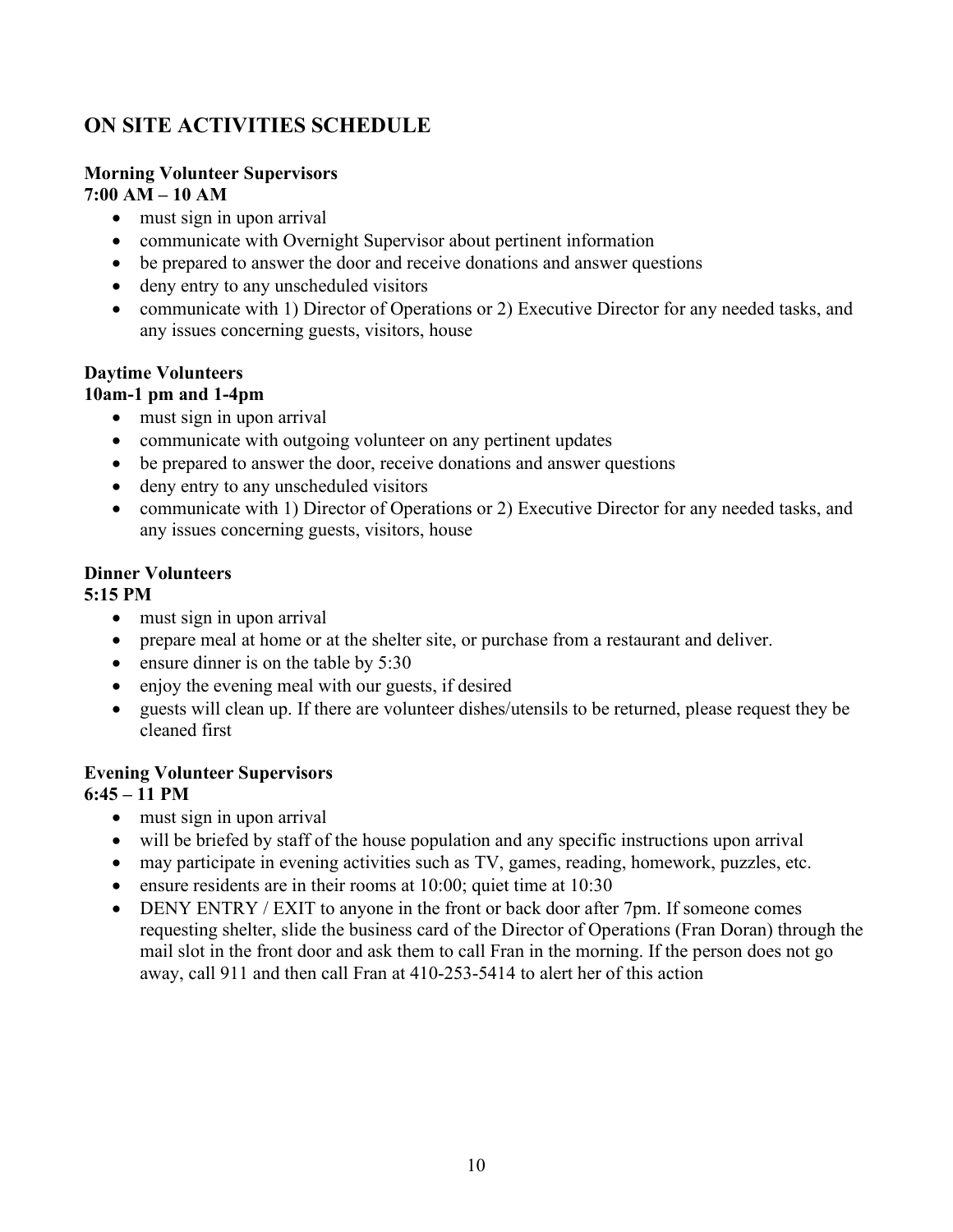# **IMPORTANT SAFETY AND SECURITY INFORMATION**

- If a guest or (guests) behaviors are unacceptable and against shelter rules, ask guest(s) to cease offensive behavior. If it continues, ask guest to go to their room. Call Fran at 410-253-5414.
- If behavior is dangerous or if guest refuses to leave call police -911- immediately; if there is a medical emergency call 911 immediately. Then call Fran at 410-253-5414.
- Do not exchange personal information (email addresses, phone number, etc.) with guests. Do not allow guests to use your cell phone.
- Be aware of the interfaith nature of our shelter and avoid any inclination to evangelize.
- Use normal precautions to prevent the spread of germs guests including frequent hand washing and use of hand sanitizer to minimize spread of infectious diseases. This is especially important during flu season.
- Volunteers should be alert to any demonstrations of sexual harassment and report this immediately to the Executive Director and/or to the Director of Operations.
- An emergency evacuation plan will be provided and posted.

#### Volunteer Supervisor:

Calls 911 (from house phone) if:

- there is an emergency.
- any guest becomes unruly, belligerent, or threatening.
- any guest talks of harming themselves or others.
- any situation seems to warrant it.

Calls the Director of Operations if:

- 911 was called.
- if there were any rule infractions, altercations, or sickness.
- there is any instance of perceived liability to TIS.
- any expense could be involved.
- the volunteer feels compelled to give something tangible to a guest. Giving money is strictly prohibited. If a need is perceived, please speak to Fran first. There may already be a plan in place.

#### *Fran Doran, the Director of Operations (410-253-5414) or designee may be reached by phone at any time. You should report all serious incidents requiring 911 calls to this individual. You may also call if you have any questions about how to proceed in cases of emergency. If you cannot reach Fran, call Executive Director Julie Lowe at 410-310-2316.*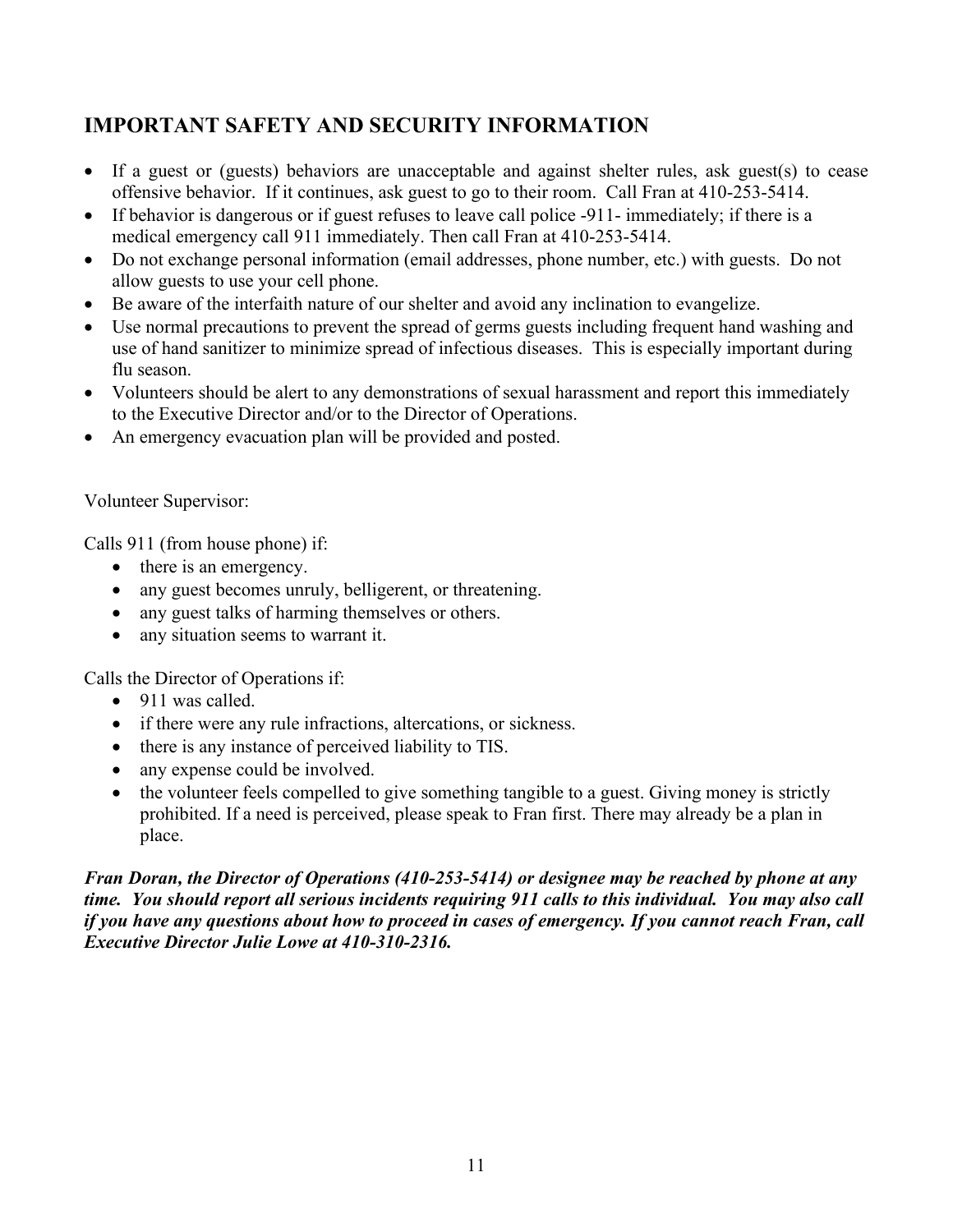# **PHYSICAL AND EMOTIONAL HEALTH GUIDELINES**

### **Physical Health**

- If a volunteer is very sick, they should not be in our shelter. This is necessary to protect the health of other volunteers and guests.
- If a guest exhibits symptoms of serious illness, including severe cold or flu, they should be referred to the emergency room.
- Our guests are physically vulnerable -- perhaps because of their previous living conditions or lifestyle, because they are living in close quarters in our shelter, and because they are with us at the height of cold and flu season. We can do some things to help prevent illness. Staff should use disposable gloves when handling clothing, bedding, or personal items of guests. Encourage our guests to:
	- o Cover their cough, coughing and sneezing into their sleeve, not their hands.
	- o Wash their hands frequently or use hand sanitizer.
	- o If feverish, coughing, sneezing or vomiting, guests should stay in their room. Serious coughing or signs of flu should be noted and referral to the emergency room made.
	- o Use tissues and dispose of them in a trash can immediately after use.
- Volunteers should use disposable gloves if contact with body fluids becomes necessary. As simple as this guidance is, IT MAKES A DIFFERENCE.

### **Emotional Health**

Our guests are vulnerable not only physically but also emotionally. Homelessness causes trauma. Their feelings can range from relief to despair, gratitude to irritation, hopefulness to anger and frustration. All of these are normal reactions to what they have been experiencing. Here are some guidelines:

- Listen. That can be harder than it sounds. Let guests talk.
- Be welcoming to everyone, guests and other volunteers alike.
- Treat guests as 'regular people'.
- Focus on what can help them feel secure and safe.
- Provide guests with information about available resources.
- Let them decide what to talk about.
- Don't make judgments about their life and choices.
- Leave the counseling to the professionals.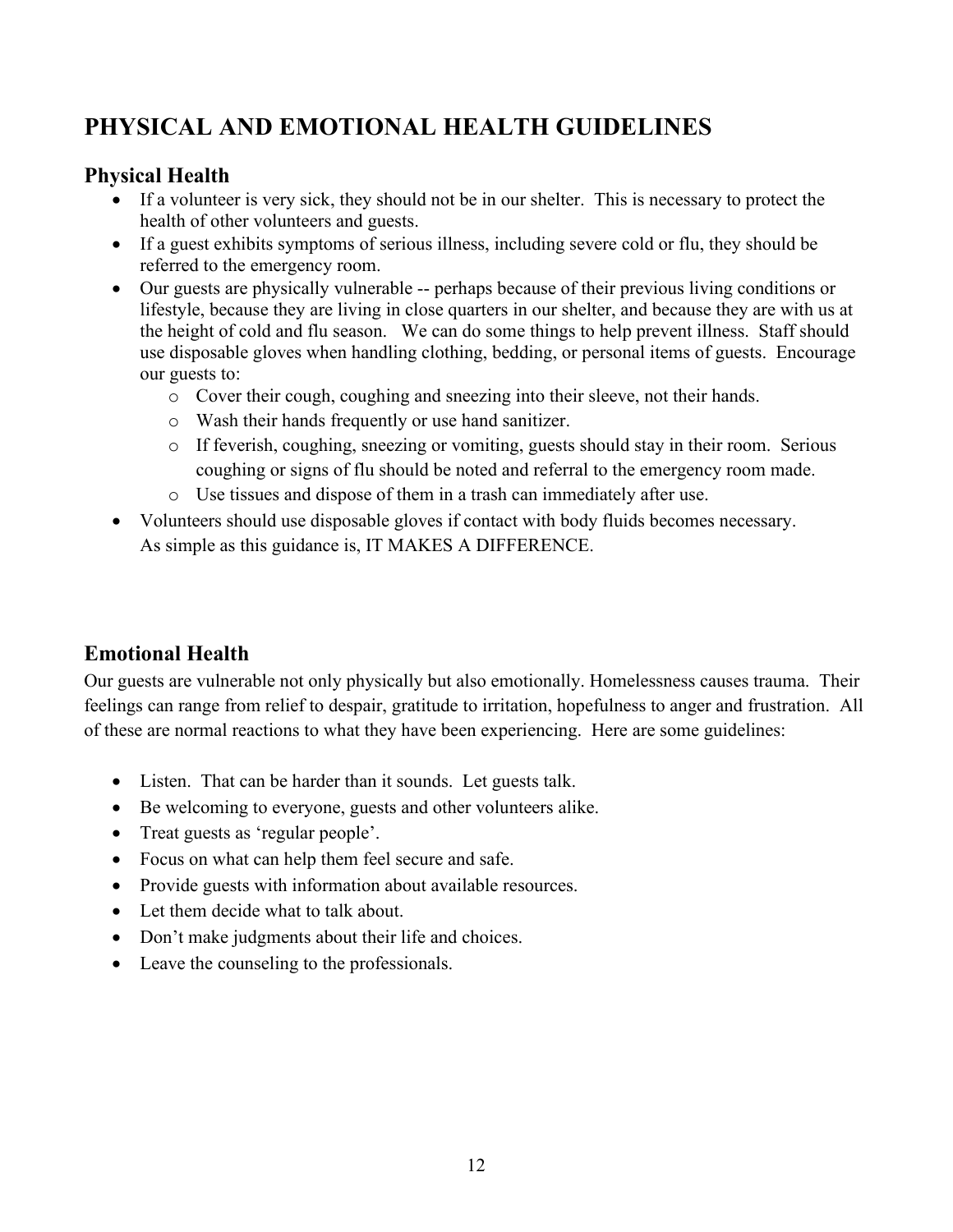# **SHELTER EQUIPMENT**

*The following list of equipment will be provided by TIS*.

### **Volunteer Sign In Sheets**:

An up-to-date and correct accounting of volunteer hours is important to our fundraising efforts. Please do whatever you can to make sure these forms are kept current by signing in for each shift you fill.

### **First Aid Kit:**

The first aid kit is clearly marked and mounted on the wall in the kitchen to the left of the freezer. Gloves are to be used to prevent spread of disease and should always be used when bodily fluids are involved in a spill or other event. Disposable plastic gloves and hand sanitizer are available in several locations in the house.

### **Telephone:**

Easton's Promise landline number is 410-690-3120, and will be used to contact volunteers and guests. No long distance calls are to be made on this line.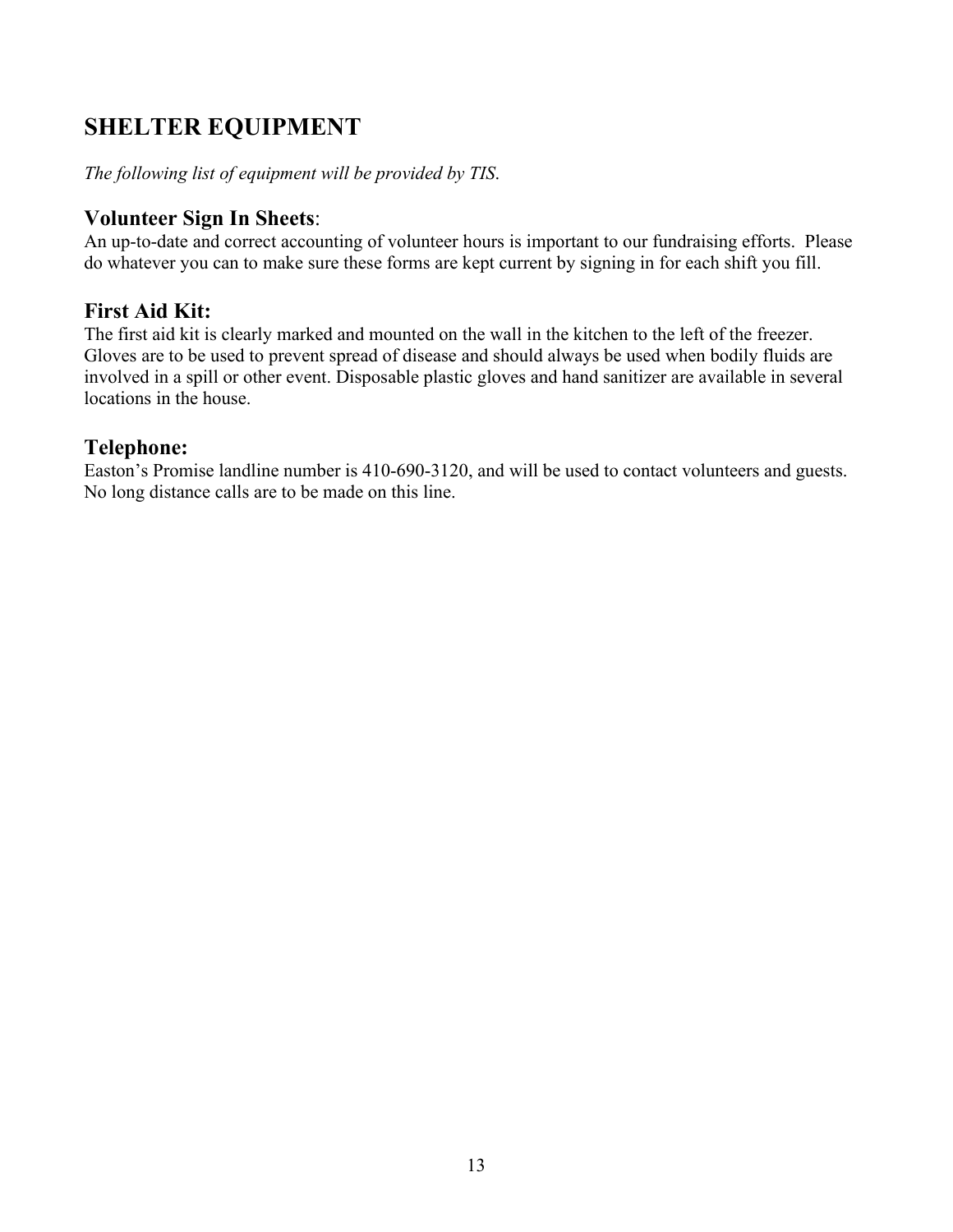# **Sexual Harassment Policy**

The Talbot Interfaith Shelter believes that you should be afforded the opportunity to work in an environment free of sexual harassment. Sexual harassment is a form of misconduct that undermines the employment relationship. No guest, employee or volunteer, either male or female, should be subjected verbally or physically to unsolicited and unwelcomed sexual overtures or conduct.

Sexual harassment refers to behavior that is not welcome, that is personally offensive, and that debilitates morale and therefore, interferes with work/living morale.

Behavior that amounts to sexual harassment may result in disciplinary action, up to and including dismissal. TIS maintains a formal investigation procedures for potential violations

#### **Definition**

The Talbot Interfaith Shelter has adopted, and its policy is based on, the definition of sexual harassment set forth by the Equal Employment Opportunity Commission (EEOC). The EEOC defines sexual harassment as unwelcome sexual advances, requests for sexual favors, and other verbal or physical conduct of a sexual nature when:

- submission to such conduct is made either explicitly or implicitly a term or condition of your employment or volunteer status
- submission to or rejection of such conduct by you is used as the basis for employment or volunteer decisions affecting you
- such conduct has the purpose or effect of unreasonably interfering with your work performance or creating an intimidating, hostile or offensive environment.

#### **Employer's Responsibility**

Talbot Interfaith Shelter wants you to have a work environment free of sexual harassment by management personnel, by your coworkers/volunteers and by others with whom you must interact in the course of your work as a volunteer or employee. Sexual harassment is specifically prohibited as unlawful and as a violation of the Talbot Interfaith Shelter's policy. The Talbot Interfaith Shelter is responsible for preventing sexual harassment in the workplace, for taking immediate corrective action to stop sexual harassment in the workplace and for promptly investigating any allegation of work-related sexual harassment.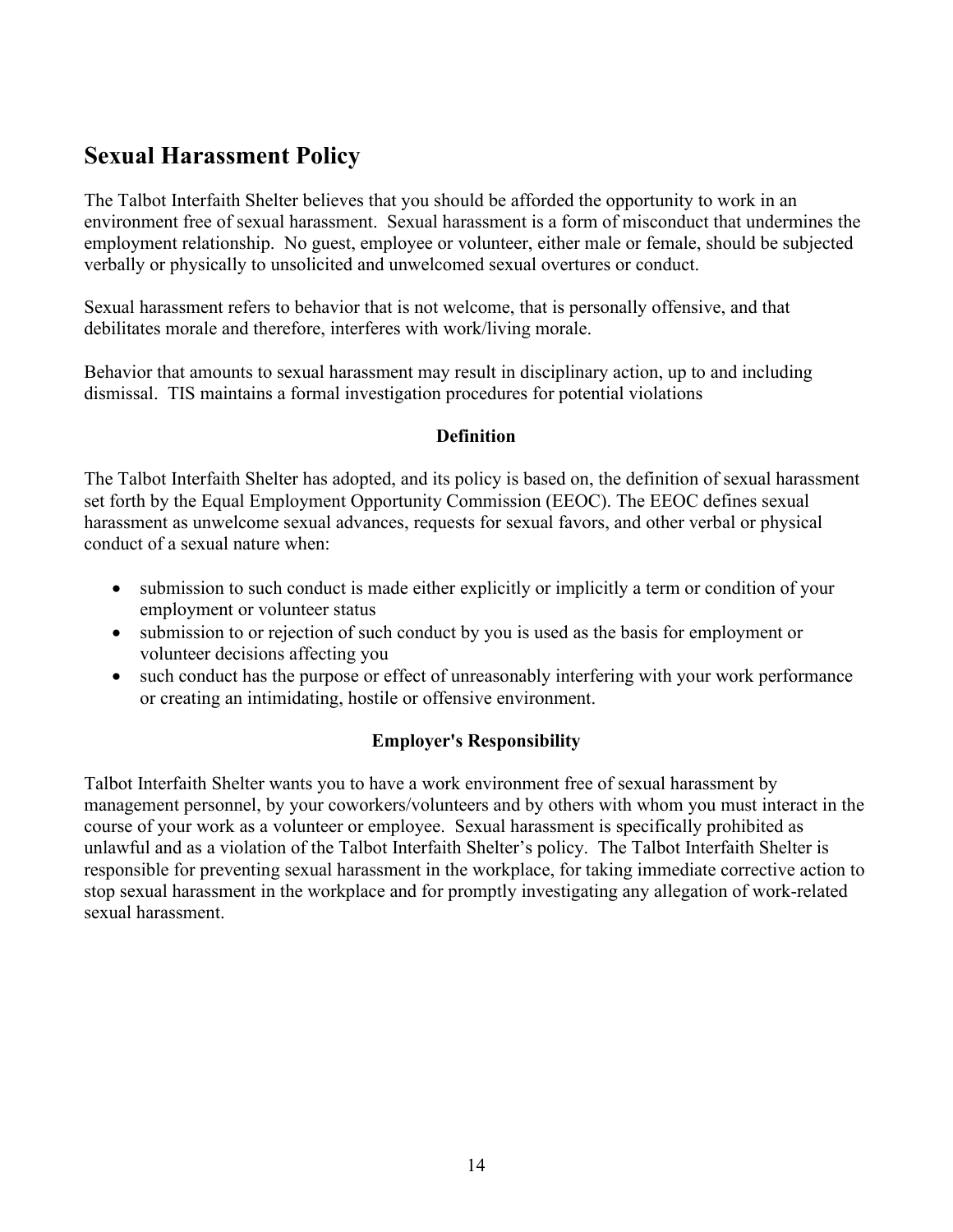#### **Complaint Procedure**

If you experience or witness sexual harassment in the workplace, report it immediately to the Executive director or Chair of the Board of Directors. You may also report harassment to any other member of the Talbot Interfaith Shelter's management. All allegations of sexual harassment will be quickly investigated. To the extent possible, your confidentiality and that of any witnesses and the alleged harasser will be protected against unnecessary disclosure. When the investigation is completed, you will be informed of the outcome of that investigation.

#### **Retaliation Prohibited**

The Talbot Interfaith Shelter will permit no employment- or volunteer-based retaliation against anyone who brings a complaint of sexual harassment or who speaks as a witness in the investigation of a complaint of sexual harassment.

#### **Written Policy**

You will receive a copy of Talbot Interfaith Shelter's sexual harassment policy when you begin working or volunteering.

#### **Penalties**

Sexual harassment will not be tolerated at the Talbot Interfaith Shelter. If an investigation of any allegation of sexual harassment shows that harassing behavior has taken place, the harasser will be subject to disciplinary action, up to and including dismissal from duties.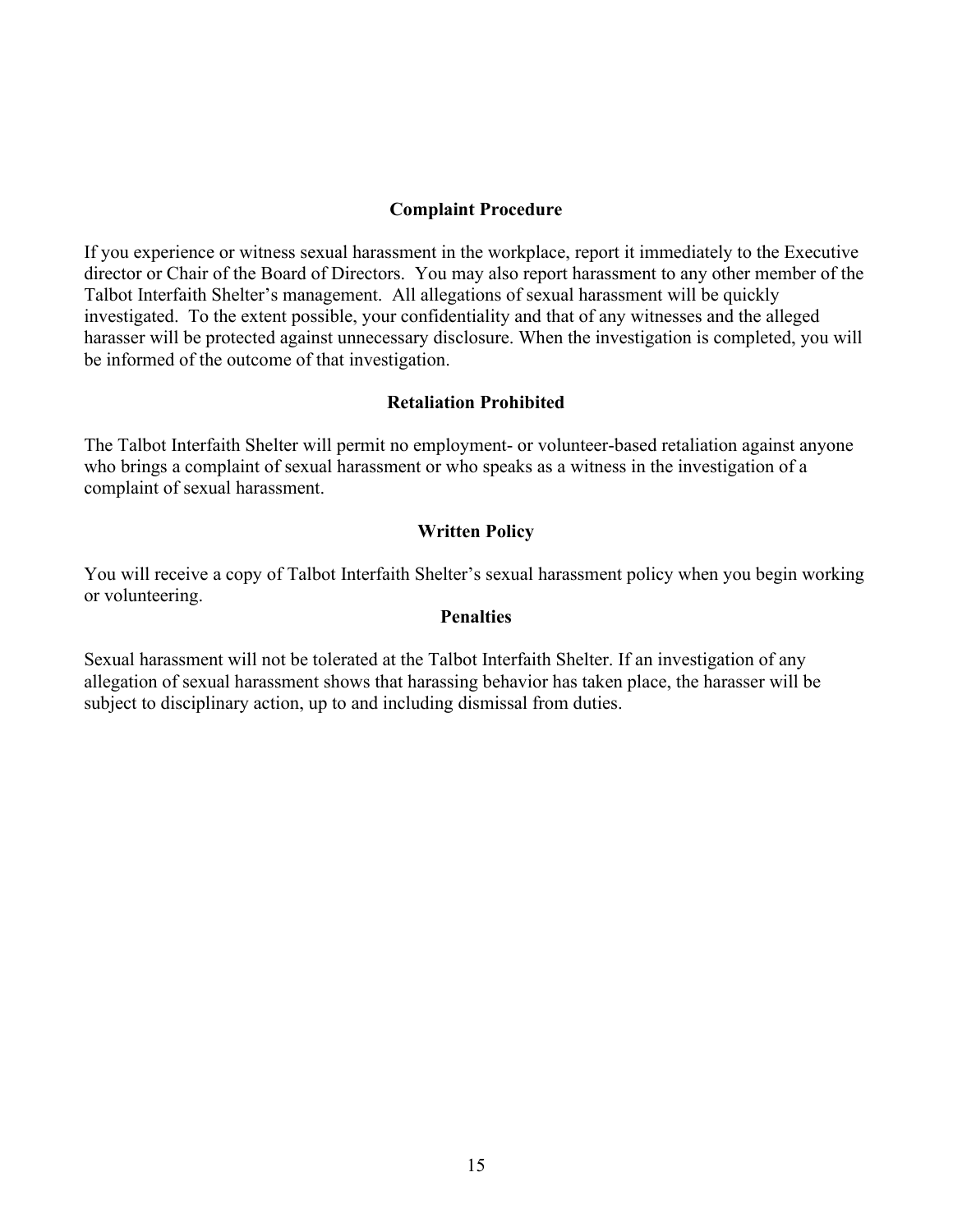# **IMPORTANT TELEPHONE NUMBERS**

**Emergency Police – 911**

**Emergency Fire – 911**

**Easton Police Department (non-emergency)– 410-822-1111**

**Julie Lowe – Executive Director – 410-310-2316**

**Fran Doran – Director of Operations- 410-253-5414**

**Joyce Scharch – House Manager / Volunteer Team Coordinator-410-310-0821**

**On-Site Telephone (land line)– 410-690-3120**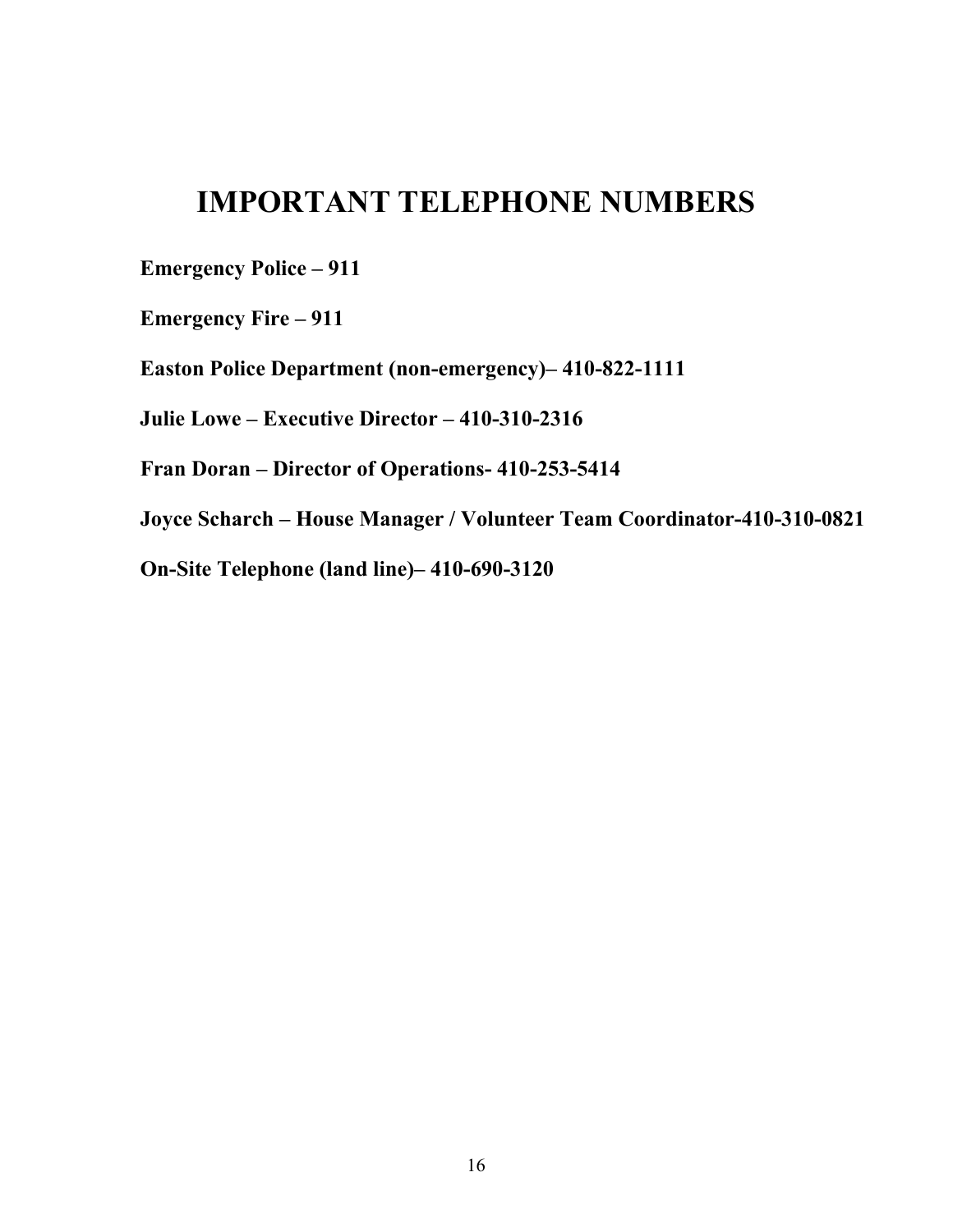# **JOB DESCRIPTIONS--STAFF**

#### **Director of Operations:**

Is at least 21 years of age and completes a background check.

Conducts or arranges for background checks on all shelter volunteers and staff. Maintain up to date records.

Ensures the shelter is operating safely for guests, volunteers, and staff.

Works with volunteer teams to ensure that all TIS rules and policies are understood and followed.

Oversees the shelter schedule and resources including assuring that proper amount of supplies are in place.

Supervises supervision staff and payroll.

Ensures all equipment and supplies are available to shelter hosts.

Maintains and evaluates inventory and makes recommendations concerning supplies and equipment.

Supports Volunteer Team Coordinators, volunteers, and paid overnight staff.

Conducts check-in process, to include alcohol and drug testing.

Serves as point of contact for potential new guests, conducts intake interviews, and is present onsite to check in new guests.

Is available on call if problems arise, working with paid staff, volunteers and the community to resolve issues.

Ensures that guests, volunteers, and paid staff are treated with dignity and respect.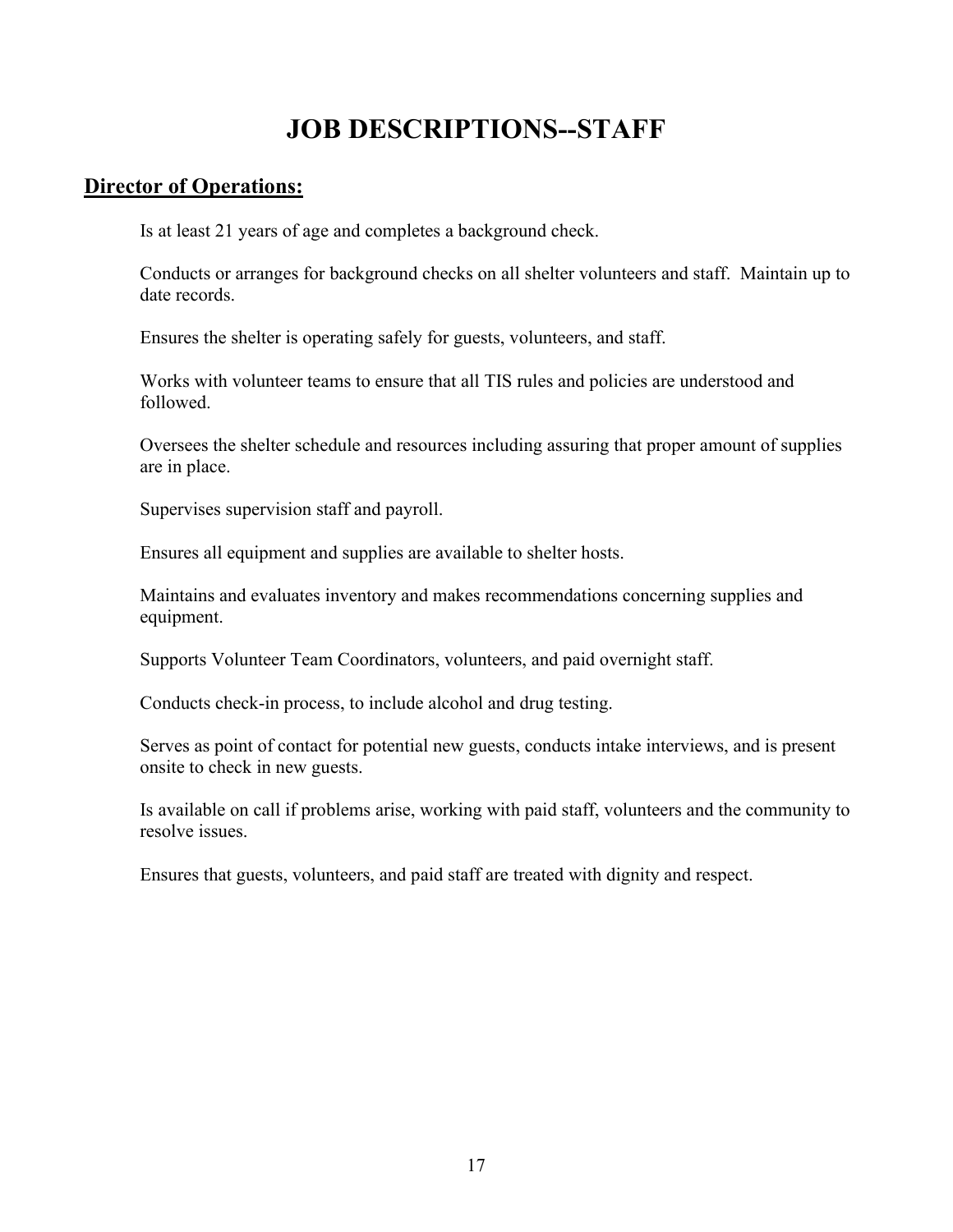### **JOB DESCRIPTIONS—VOLUNTEERS**

### **Monthly Volunteer Team Leader:**

Is at least 18 years of age and completes a background check.

Schedules volunteers for her/his team's monthly date of hosting.

Provides as many volunteers as necessary during that Team's hosting period.

Ensures all members of the Team submit the required forms and authorization for background check.

Fills agreed upon volunteer positions, which includes Evening and Morning Supervisors, and Dinner Volunteers.

Coordinates with the Director of Operations for the training of their volunteers.

Talks about the program with members of his/her congregation or group. Solicits their support with donations and involvement with the shelter.

NOTE: TIS will provide assistance to any Volunteer Team for volunteer responsibilities it cannot assume.

### **Morning and Daytime Volunteer (7 am-10am; 10 am-1 pm; 1-4 pm):**

Is at least 18 years of age and has satisfactorily completed a background check

Arrives on time and requests update from Overnight Supervisor

Signs in the volunteer sign in book

Knows who is in the house, in case of emergency (check guest sign in sheet)

Is prepared to answer the door and receive donations, field questions, refer to Director of Operations when necessary.

May use TIS wifi to work on laptop, tablet, etc. May work on puzzle or read books from TIS library.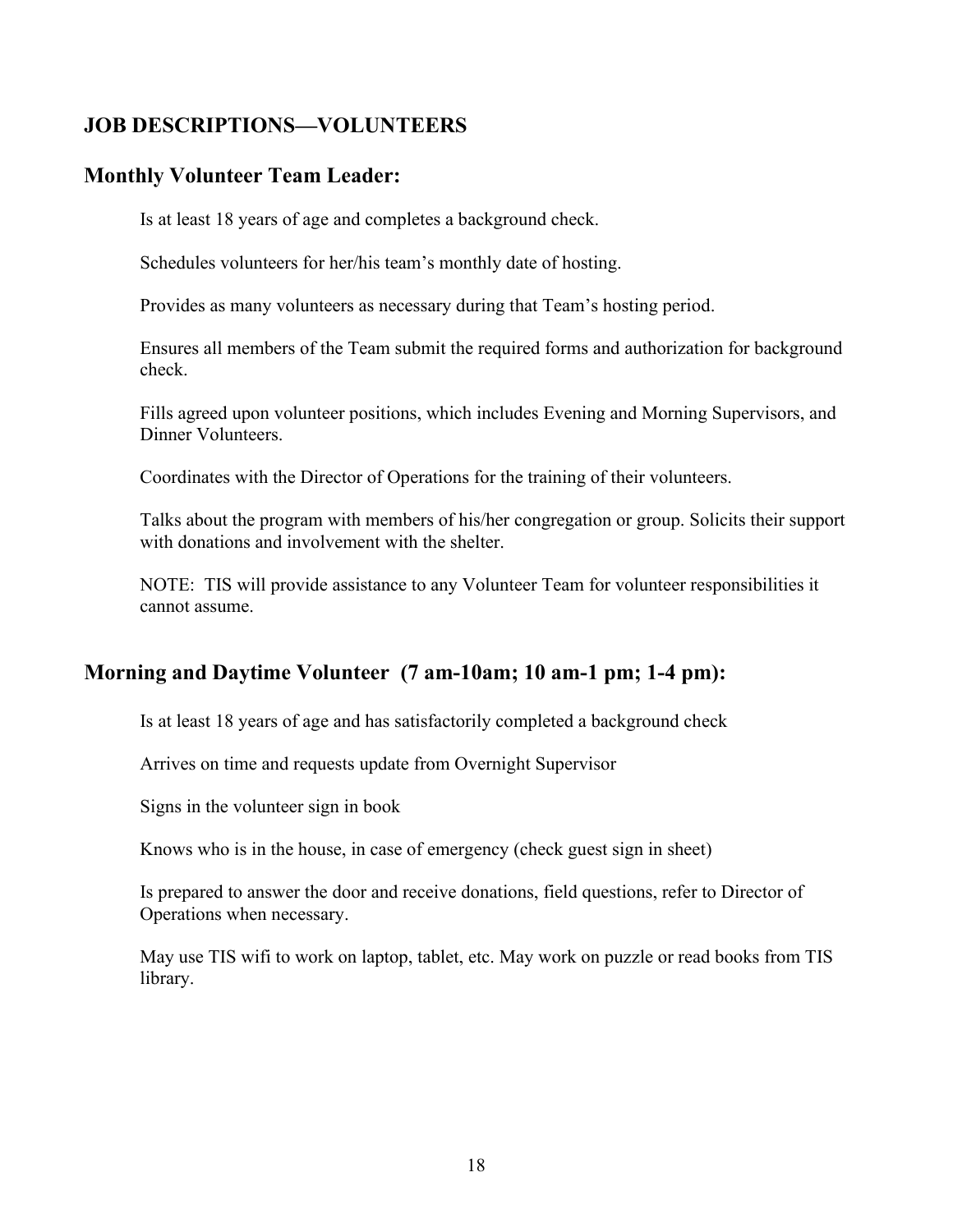#### **Dinner Volunteer(s):**

Arrives at designated Host Site by 5:15 PM with prepared meal, or arranges for dinner to be delivered by 5:15 by a local restaurant. Dinner volunteer could also come early to prepare the meal in the kitchen of Easton's Promise, or drop off a meal during the day to be reheated by TIS staff and guests.

Dinner is served promptly at 5:30. Volunteer(s) may eat with the guests, if able. This is a great time for fellowship.

Guests are responsible for clean-up after the meal.

### **Evening Volunteer (6:45-11 PM):**

Is at least 18 years of age and has satisfactorily completed a background check.

Arrives on time (6:45 pm) for their scheduled shift.

Receives a briefing from staff on who is in the house and any other pertinent information.

May socialize with guests during the evening, if appropriate. Can help youth with homework, if desired. Ensure that another adult is in the room at all times when volunteer is with a minor.

Ensures no one enters or exits the house by either door after 7 pm, unless pre-arranged, or in the event of an emergency.

Ensures Guests are in their rooms by 10 pm.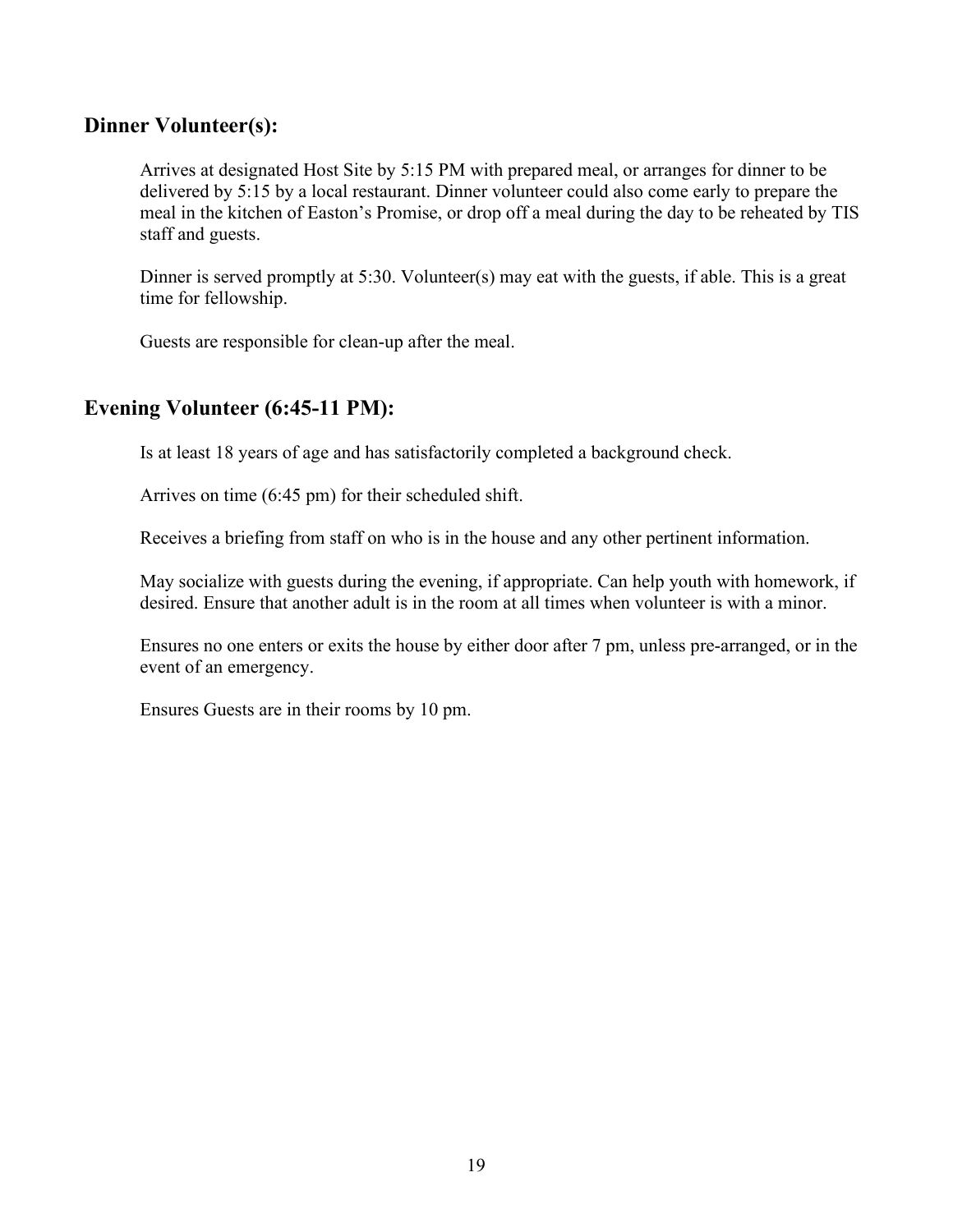# **GENERAL EVACUATION PROCEDURES**

### **(Specific guidelines will be available onsite)**

- 1. All guests, volunteers, and employees should be educated about this evacuation procedure
- 2. All emergency exits are identified and remain lit during a power outage
- 3. The volunteer and staff supervisors maintain awareness of, and a count of, all persons in the shelter
- 4. If there are mobility-impaired people in the shelter, procedures are established for assisting them in exiting.
- 5. A gathering place is identified outside, at least 50 yards from the building and away from access required by emergency responders. Advise all guests and volunteers to meet in the Chesapeake Bay Properties parking lot on the corner of Harrison and Goldsborough Streets. (2 doors toward town from Easton's Promise, same side of Goldsborough Street)
- 6. If emergency occurs, 9-1-1 is immediately called
- 7. Guests are allowed to quickly gather a coat or blanket if time permits and weather dictates but nothing else
- 8. If 2 supervisors are present, one supervisor leads everyone to the gathering place; the second will be the last one out of the building after assuring everyone has exited. If only one supervisor is present, he/she instructs the guests where to assemble and stays until last to ensure everyone is out of the house.
- 9. Roll call is quickly taken at the gathering place
- 10. Supervisor notifies emergency responders of results of roll call emergency responders need to know immediately if there is a possibility of someone remaining in the building.

# **VOLUNTEER TRAINING**

There will be several volunteer orientations throughout the year. Monthly Volunteer Team Leaders (VTL) are to coordinate with Operations Manager to schedule the training for their volunteers prior to the shelter opening. This training will include topics covered in the Volunteer Handbook. The VTL may provide copies of the Handbook to the volunteers prior to the training for their review. TIS will provide assistance / materials as requested for the training sessions.

At the training, the staff will also distribute Volunteer Registration forms and Background Check forms for the volunteers to complete and turn in at the end of the session unless these are already on file. The VTL should set up a checklist with volunteer names and the completed forms to account for everyone who has participated in the training. It is extremely important for all volunteers to complete a volunteer registration form and an authorization for background check. The VTL should keep a running tally on dates of background checks and request new ones to be done for their volunteers at every 3 year mark.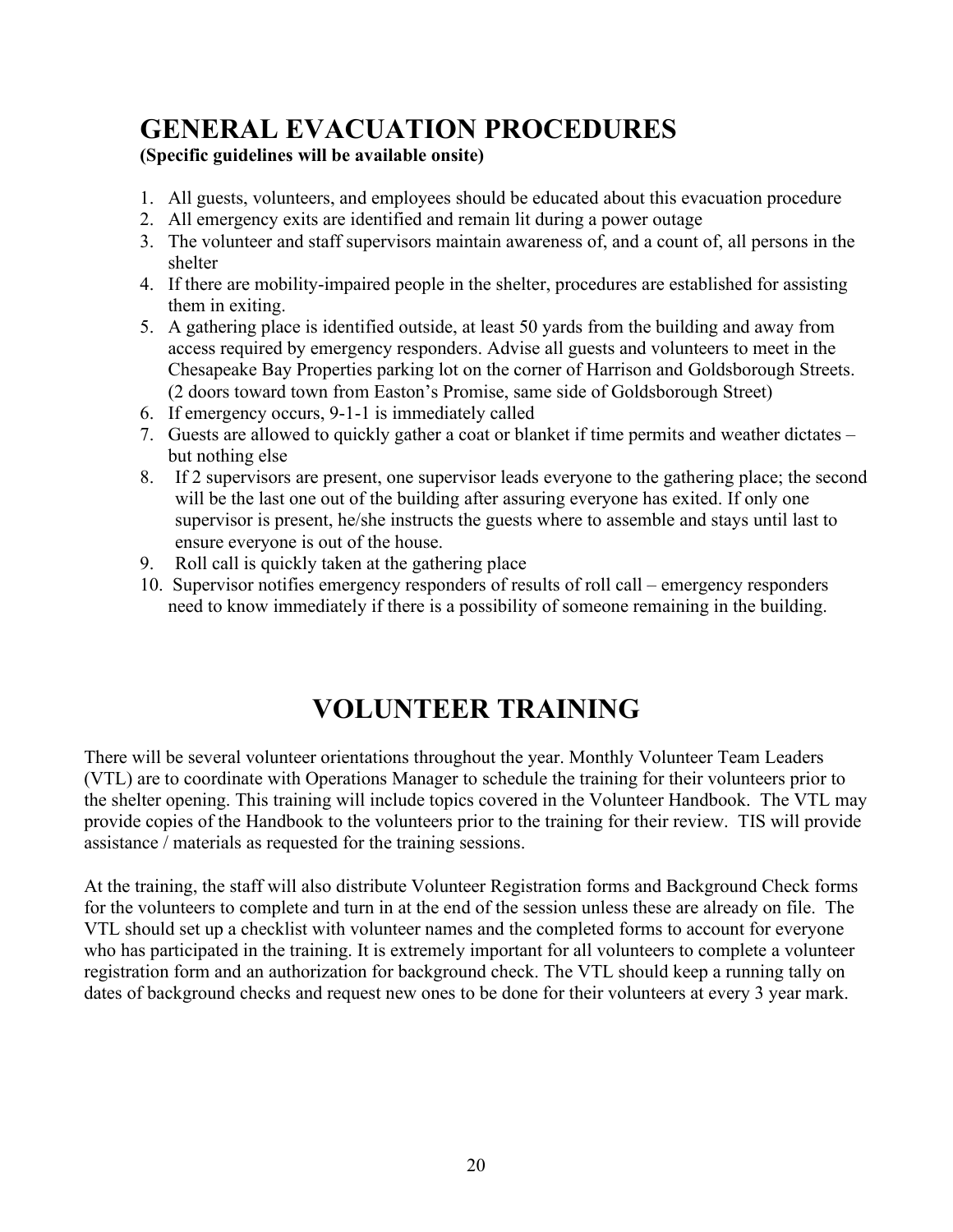

# **Volunteer Registration and Consent for Background Check**

Please return this form, along with a **COPY OF YOUR DRIVERS LICENSE** to PO Box 2004, Easton, MD 21601

| <b>SSN</b> (Optional) |
|-----------------------|
|                       |
|                       |
|                       |
|                       |

**Check the areas in which you would like to volunteer:**

Volunteer Team Leader\* (organizing a team and being responsible to staff the volunteer shifts and provide dinner for your date each month)

Morning Shelter Volunteer\* (be present in the house 7:00-10:00 AM)

Daytime Shelter Volunteer\* (be present in the house between 10 and 4 pm—shifts can be broken up into 10 am  $-1$  pm and 1 pm  $-4$  pm)

Evening Shelter Volunteer\* (be present in the house from 6:45-11:00 PM)

Dinner Volunteer (bring or have delivered by 5:15 pm a meal for the current population of guests and staff. May eat with guests if able.

**Please note any special skills or qualifications you have that may be helpful to the Talbot Interfaith Shelter, i.e.: computer skills; data entry; tutoring; building maintenance; event planning, etc.**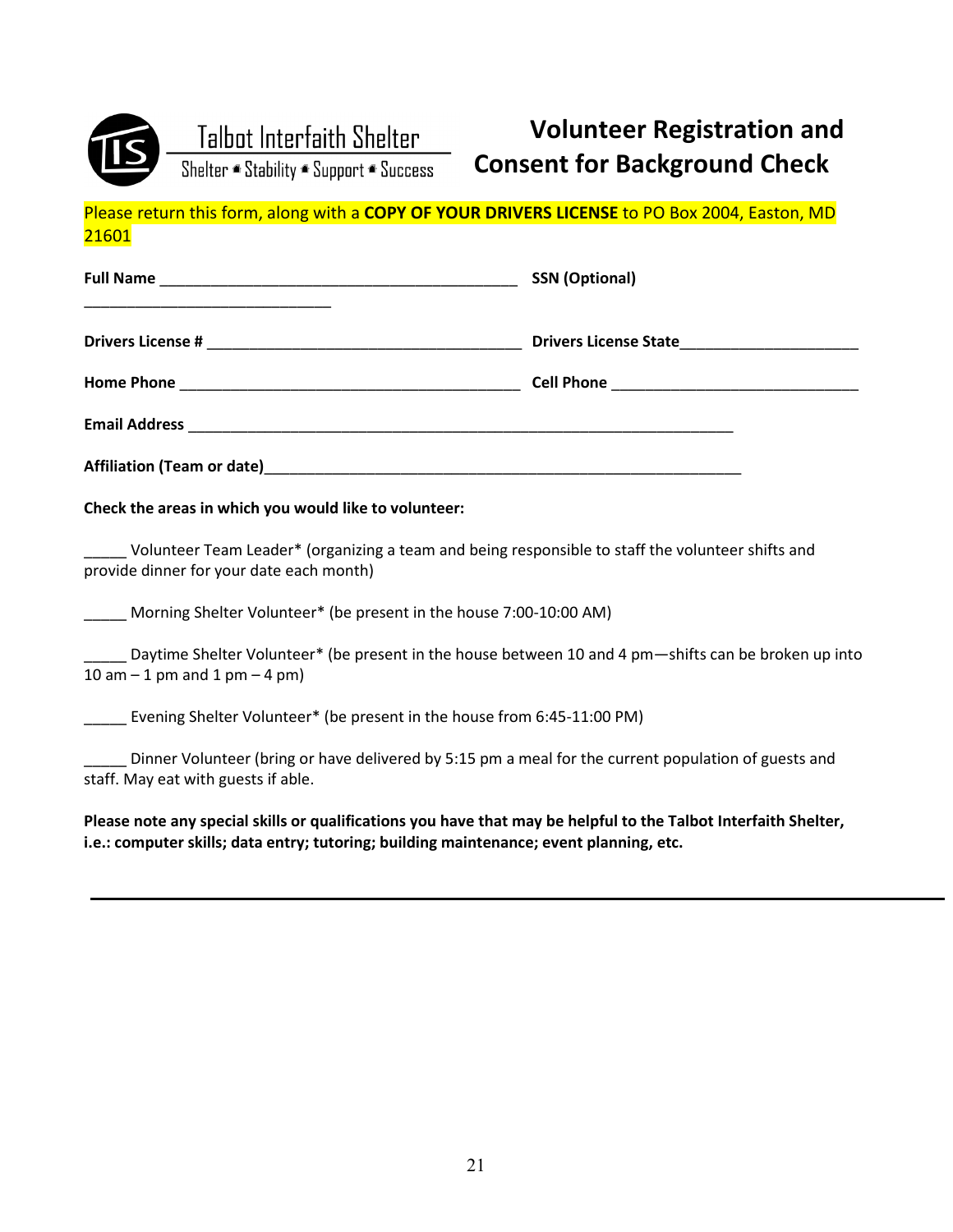#### **Authorization for Background Check:**

In connection with my volunteering for Talbot Interfaith Shelter, I authorize TIS and their respective agents to solicit information about my personal information, which includes checking personal references, criminal history, local law enforcement records, and previous employment/educational background. This request for information is authorized by signer for all necessary jurisdictions. This releases the aforesaid parties from any liability and responsibility for collecting the above information. I understand I have the right to obtain a free copy of this Consumer Report if; (1) Any adverse action/decision is made based on the information in the consumer report, & (2) If the request is made in writing within 60 days of the adverse action. I believe to the best of my knowledge that all information I have provided is accurate true and correct and that I fully understand the terms of this release. While the information contained in the reports provided has been obtained from public records data sources deemed reliable, its accuracy cannot be guaranteed due to potential human error in the actual recording of the record. Since this information is not owned by Inquiries, Inc. and since public records data on any one individual, group of individuals, company, or companies can be contained in more than one repository, Inquiries, Inc. can only rely on its accuracy from the public records data sources presently available at the time of the search. This information is furnished for your exclusive use and accepted by you without any liability on the part of Inquiries, Inc. its sources, officers, agents or employees. Furthermore you agree to indemnify Inquiries, Inc, its sources, agents, and employees of any liability for the use of this information and shall agree that the right to obtain and the purpose for this information, for your exclusive use, is fully within the appropriate law or laws which apply to the permissible purpose of retrieving background information on an individual's criminal records history, and / or workers compensation claim history.

| 1. Are you a U.S. citizen? $\Box$ Yes $\Box$ No                                                      |                                              |                                                      | 2. Do you hold dual citizenship?                  |             |
|------------------------------------------------------------------------------------------------------|----------------------------------------------|------------------------------------------------------|---------------------------------------------------|-------------|
| Country:                                                                                             | $\Box$ Yes $\Box$ No List:                   |                                                      |                                                   |             |
| 4. Have you ever been convicted of a crime?<br>3. Have you ever held a security clearance?           |                                              |                                                      |                                                   |             |
| $\Box$ Yes $\Box$ No Type:<br>Yes $\Box$ No If Yes, explain on Back<br>$\Box$                        |                                              |                                                      |                                                   |             |
| 5. Are you currently required to register as a                                                       |                                              | 6. Have you ever been convicted of a felony or has a |                                                   |             |
| sex offender?                                                                                        |                                              | court required you to satisfy conditions of          |                                                   |             |
| probation so that a felony conviction would not be<br>$\Box$ Yes $\Box$ No If Yes, explain on Back   |                                              |                                                      |                                                   |             |
| entered on your record?                                                                              |                                              |                                                      |                                                   |             |
|                                                                                                      | $\Box$ Yes $\Box$ No If Yes, explain on Back |                                                      |                                                   |             |
|                                                                                                      | 7. Have you ever been discharged or asked to |                                                      | 7. By what other names are you known, or have you |             |
| resign from a position? $\Box$ Yes $\Box$ No If Yes,                                                 |                                              | been known in the past?                              |                                                   |             |
| explain on Back                                                                                      |                                              |                                                      |                                                   |             |
| 8. Date of Birth:                                                                                    |                                              | <b>Place of Birth (City/State)</b><br>Country        |                                                   |             |
|                                                                                                      |                                              |                                                      |                                                   |             |
| 9. Current / Previous Address Please fill in your addresses for the past 5 years, starting with your |                                              |                                                      |                                                   |             |
| current address. Add additional sheets if necessary.                                                 |                                              |                                                      |                                                   |             |
| <b>Street Address</b>                                                                                |                                              |                                                      |                                                   |             |
| City                                                                                                 | <b>State</b>                                 |                                                      |                                                   | Postal Code |
|                                                                                                      |                                              |                                                      |                                                   |             |
| $MM/YY-MM/YY:$                                                                                       |                                              | <b>Street Address</b>                                |                                                   |             |
| City                                                                                                 | <b>State</b>                                 | Postal Code                                          |                                                   |             |
| $MM/YY-MM/YY:$                                                                                       |                                              | <b>Street Address</b>                                |                                                   |             |